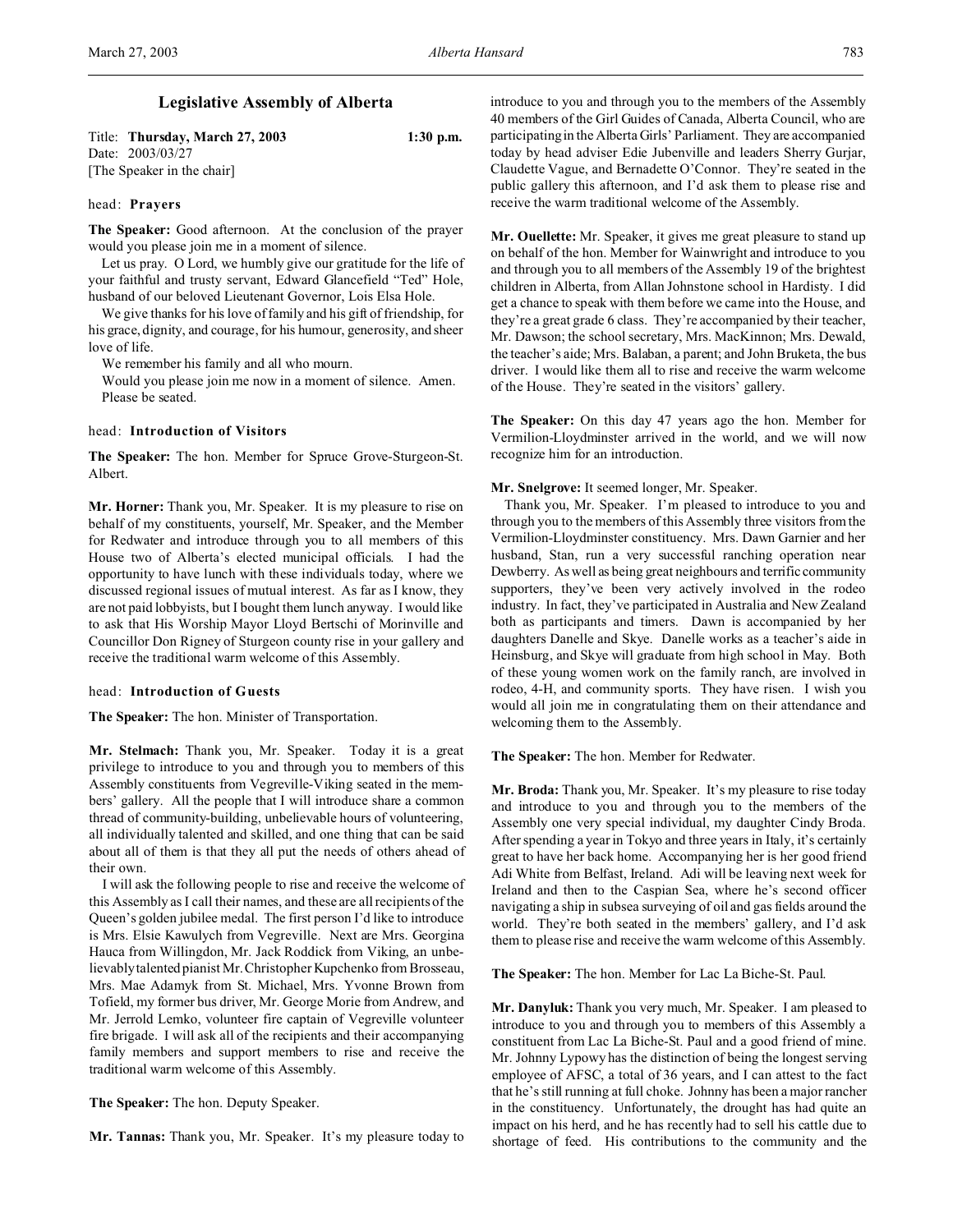province are far reaching and include involvement with the REA, the seed plant. He's also associated with the Saskatchewan/Alberta hockey board, the longest active league in the province, and Johnny has been their president for 20 years. Johnny Lypowy is seated in the members' gallery this afternoon, and I would ask him to now rise and receive the traditional warm welcome of this Assembly.

**The Speaker:** The hon. Member for Olds-Didsbury-Three Hills.

**Mr. Marz:** Thank you, Mr. Speaker. It's a pleasure to rise today and introduce 49 very enthusiastic and bright students from the newly modernized Three Hills school. Three Hills school is actually quite famous for producing very bright students. I graduated from there myself a few short years ago. [interjections] I knew I was setting myself up. They're accompanied today by teachers Ms Anderson and Mrs. Riegel, by Heidi Riegel and also Ann Anderson. I'd ask them to rise in the public gallery and receive the warm welcome of the Assembly.

# *1:40*

**The Speaker:** The hon. Member for Edmonton-Strathcona.

**Dr. Pannu:** Thank you very much, Mr. Speaker. I rise to introduce two sets of guests today. The first one I'd like to introduce to you and through you to all members of this House is Mrs. Bettianne Hayward, grandmother of 11 children, all of whom are in our public school system now. She's here for the second time this week to watch us debate issues related to education matters. She's very concerned about underfunding of education. She's seated, I guess, in the public gallery. I'd ask her to rise and please receive the warm welcome of the Assembly.

Mr. Speaker, my second set of guests are mother and daughter. Jette Badre is the chair of Parents of Kids with Diabetes, a parent advocacy group for diabetic children. Today is Jette's birthday, so I would ask that she rise and receive the warm congratulations and welcome of the Assembly. Her daughter Ghita Badre is a secondyear student at Grant MacEwan College. She's here to observe the workings of the Assembly, so please give her a warm welcome.

# head: **Oral Question Period**

## **Electricity Pricing**

**Dr. Nicol:** Yesterday the top energy regulatory authority in the United States found several energy traders guilty of manipulating electricity prices to increase their profits in 2000-2001. A number of companies investigated by the commission, including Enron, Powerex, Enmax, and TransAlta, were also operating in Alberta at the time. The year 2000-2001 was also a year when this government had to cap skyrocketing prices of electricity here in Alberta. To the Premier: given that this commission found that taxpayers in California were owed \$3.3 billion from the energy firms, how much money are utility payers in Alberta owed?

**Mr. Klein:** Mr. Speaker, that is an interesting question. It was one that I planned to ask the Energy minister myself, so perhaps he can answer it right now.

**The Speaker:** The hon. minister.

**Mr. Smith:** Thank you, Mr. Premier and Mr. Speaker. The hearing was a result of some two years of strong investigation. Primarily, the FERC ruled with respect to the supply of natural gas and primarily coming out of the San Juan basin. That was where the bulk of the fines are directed to. Throughout that time, those companies that were operating in Alberta were the subject of scrutiny from the Power Pool, the market surveillance administrator, and at the demise of Enron a power purchase arrangement, a PPA, was transferred without incident. There has been no evidence on investigation by either the Power Pool, the transmission administrator, the Balancing Pool, or the market surveillance administrator of any price gouging that took effect in Alberta during that short six-month period where there was a wild swing of prices in the marketplace.

**Dr. Nicol:** Mr. Speaker, to the Minister of Energy then: are you prepared to make some of the results of those hearings or those investigations public so that Albertans can see the way that you looked into protecting their interests?

**Mr. Smith:** We'll certainly take that question under advisement, Mr. Speaker, and if there are documents that can be put forward in the public domain, they certainly will be.

**Dr. Nicol:** Mr. Speaker, will the minister commit that future investigations like that will be done in public so that the public can actually have input and raise questions at those kinds of hearings?

**Mr. Smith:** Well, that's why I'm thanking the member for his support of Bill 3 then, Mr. Speaker, because that's exactly what Bill 3 is intended to do, to bring scrutiny and transparency to the process: public hearings, transcripted hearings, interventions, and a full and transparent competitive market structure.

**The Speaker:** Second Official Opposition main question. The hon. Leader of the Official Opposition.

**Dr. Nicol:** Back to the Minister of Energy: what facts does this government have to support their claim that Albertans are paying fair electricity prices since these government investigations haven't been conducted in public?

**Mr. Smith:** Well, Mr. Speaker, if the member would follow the prices of the Power Pool through the period of time, the number of entrants that were in it, the results put forward by the market surveillance administrator, there is ample evidence that the marketplace had reacted. In the early stages when we were very short of generation, we had a fast, fast growing economy, we had a steep rise in natural gas prices, and we had the spectre of Kyoto also putting upward pressure on prices. These effects cumulated in a perfect storm scenario in the first four to six months of the period. The Power Pool price rose to the 16-cent level and then very quickly drifted back down to the 4-cent, 4.9-cent level as new generation came on.

**Dr. Nicol:** To the Minister of Energy: who is responsible for ensuring that the electricity marketplace is functioning in the consumers' best interests given that the market surveillance administrator has no enforcement powers?

**Mr. Smith:** The market surveillance administrator, Mr. Speaker, I believe, does have the ability to put forward to the EUB, which has long since operated in the public interest. In fact, if you look at EUB decisions over the past 15 months – let me give you one for example: the sale of the Viking-Kinsella gas fields to Burlington Resources by ATCO. That initial decision was made, filed with the EUB, and then the EUB returned and said that some \$167 million further had to be returned to consumers. TransAlta, I believe, also returned 6 point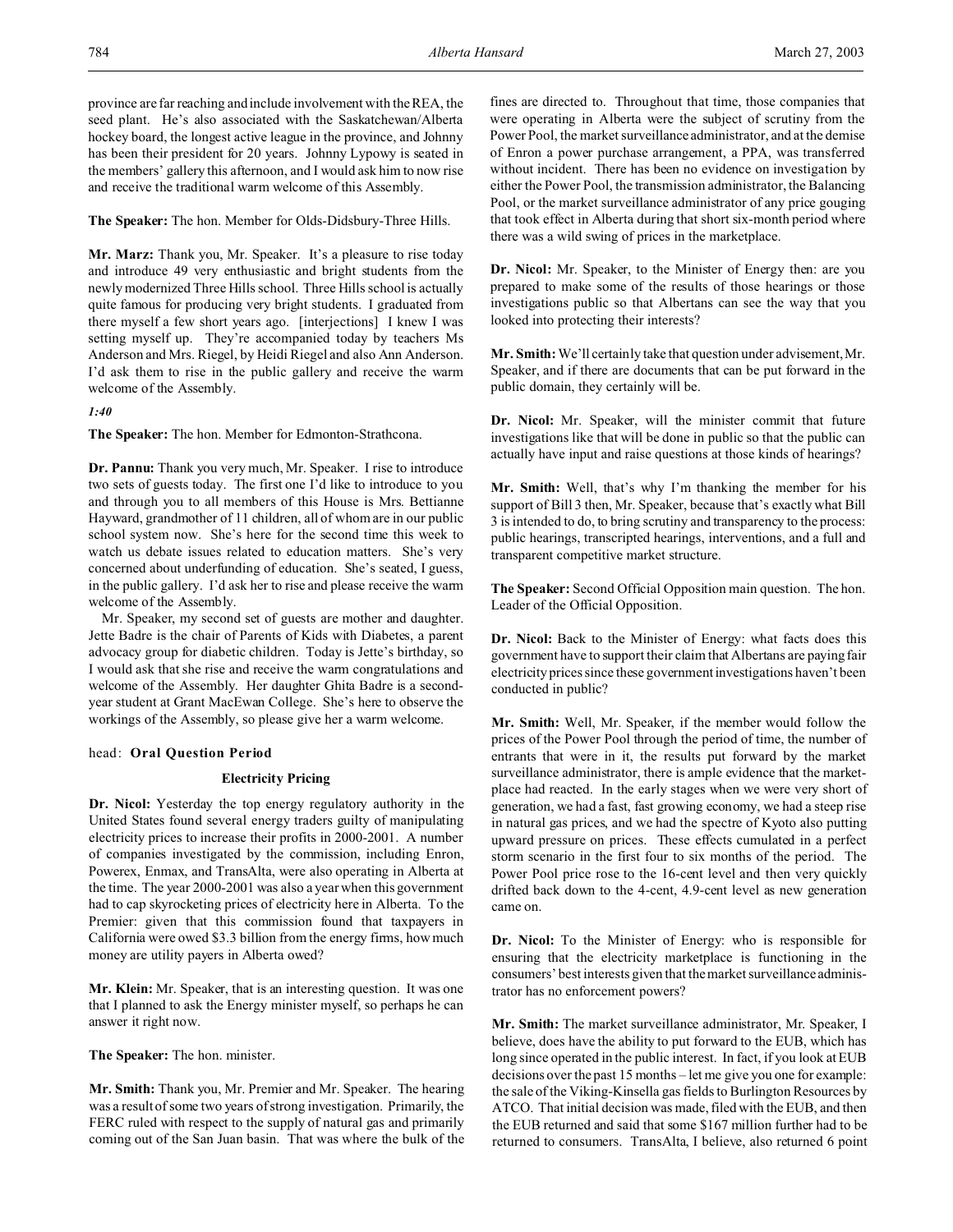some million dollars. Engage Energy and the Rainbow operating units were deemed to be in default by some \$60 million. The decisions are very evident and can be followed through the EUB public process.

**Dr. Nicol:** Again to the Minister of Energy: how can the minister claim that the Power Pool is doing its job when in 2001 pool officials argued that it's unreasonable for consumers to expect prices to remain at or close to marginal cost at all times?

**Mr. Smith:** Well, Mr. Speaker, I don't know if the member is asking if the market forces aren't working as they're supposed to or if in fact the structure was inappropriate with respect to the merit order graph. Over and over again the concept of pricing through the merit order graph has been confirmed by the market surveillance administrator and by the Power Pool itself. What that does is ensure that must-run generation is vended in at the very earliest part to the power grid so that must-run generation is not gamed so as to create higher prices.

**The Speaker:** Third Official Opposition main question. The hon. Member for Edmonton-Centre.

## **Lobbyist Registry**

**Ms Blakeman:** Thank you, Mr. Speaker. In responding to questions yesterday, the Premier stated, "We don't have paid lobbyists . . . We have numerous consultants who represent various companies and nonprofit organizations." Pure semantics. If someone is paid to influence government policy, they are a paid lobbyist. If they are not paid to lobby the government, then they are not a paid lobbyist. A lobbyist list would be used to register paid lobbyists, not constituents. My questions are to the Premier. Will the Premier tell this Assembly what he sees as being the distinction between paid consultants and paid lobbyists?

**Mr. Klein:** Well, Mr. Speaker, I don't know if there is any distinction. I think what the hon. member is alluding to is the issue of a lobbyist registry. Now, she talks about paid consultants. What I mentioned in the media scrum yesterday is that, yes, indeed there are consultants who establish themselves to consult for companies and other organizationswithgovernment, with community organizations, with the media. In other words, they combine public affairs, public relations, government affairs into their overall practice.

Then there are some organizations, many nonprofit organizations – as matter of fact, going back to the days when I was the public relations director for the United Way and in charge of agency affairs, I was called upon by those agencies to represent them with the media, with various government organizations like city hall or the provincial government. I was on salary. Was I, then, a paid consultant? I don't think so. Many of those organizations, nonprofits, as they do today, had full-time public relations people within their organization who were also responsible for government affairs and other public affairs.

## *1:50*

So, Mr. Speaker, it's hard to define. Is it all right for a person paid by a nonprofit organization in the role of a public relations director or public relations/government affairs to lobby government? It isn't, no, but they have them. So if this hon. member is standing up and saying that all of these organizations should get rid of these people, then let her do it and see what reaction she gets.

**The Speaker:** The hon. member.

**Ms Blakeman:** Thank you. Given that in 1997 the MP for Edmonton-Southwest, now the Member for Edmonton-Rutherford, stated that the secret is to make sure that everything is out in the open, will this government follow the advice of their own member and establish a lobbyist list for the sake of openness and transparency?

**Mr. Klein:** Mr. Speaker, first of all, a lobbyist list or registry was evaluated by the government about a year and a half ago, and we found that the registry is not needed in Alberta. Indeed, if the hon. member wants to find out who our consultants – and I'm sure they use consultants. They hire consultants. I know that in the last election they hired consultants out of Vancouver. It didn't do them a bit of good, but they hired consultants.

Having said that, Mr. Speaker, we found that a registry is not needed in this province. It would cost about \$400,000 to set up and God knows how much to administer. What we're seeking in this government is quite the opposite from what the Liberals are demanding, and that is less bureaucracy rather than more bureaucracy.

**The Speaker:** The hon. member.

**Ms Blakeman:** Thank you. Well, given that this government spends in excess of \$600,000 per year on closed-door standing policy committees, will the Premier agree that at a cost of less than, as he puts it, \$400,000 once, that's a small price to pay for democracy, to set up a lobbyist list? Six hundred every year. Four hundred once.

**Mr. Klein:** If they use the money we give them for research, the hon. members can produce their own list. First of all, they can produce a list of all the consultants in the province who operate privately and independently. They can go to the Internet or have their researcher – and I'm doing their job for them. They can contact all the nonprofit organizations and find out if they have full-time public relations/government affairs people. They can do all that, and they can publish their own list if they want. You know, I mean, that information is readily available. [interjections] Mr. Speaker, is the hon. Member for Edmonton-Ellerslie suggesting, for instance, that her husband lose his livelihood because he is a consultant along with a former member of this Legislature, this government caucus, Jon Havelock, and a former member of I believe the Liberal caucus, Peter Sekulic? With all due respect, he does a marvelous job. We hire him, the private-sector hires him, nonprofit organizations hire him, and he does a wonderful job in representing whatever he has to represent.

**The Speaker:** The hon. Member for Edmonton-Highlands, followed by the hon. Member for Calgary-McCall.

## **Energy Prices**

**Mr. Mason:** Thank you very much, Mr. Speaker. This province has an Energy minister who claims that climate change is caused by people breathing and wants a nuclear reactor to power Fort McMurray as long as it's built in Saskatchewan. Now this minister is lecturing his federal counterpart on the importance of energy ministers acting as lobbyists for the oil and gas industry. My question is to the Minister of Energy. Why is it the policy of this government to represent, support, and lobby for big oil instead of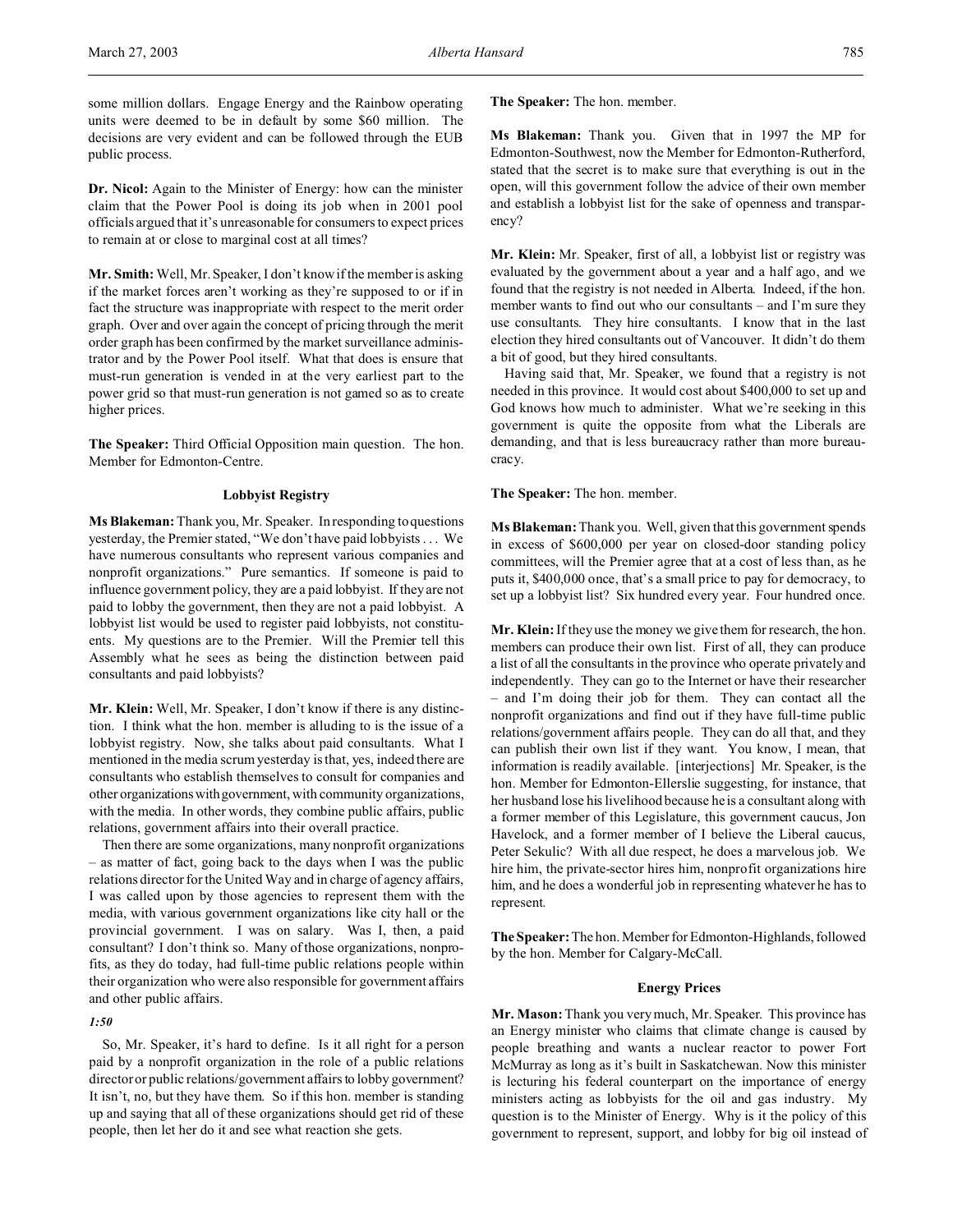Alberta consumers, who are suffering from obscenely high power and gas bills?

**The Speaker:** The hon. Minister of Energy. And there was a point of order arising out of this as well.

**Mr. Smith:** Mr. Speaker, the oil and gas industry in Alberta, thanks to educational institutions like SAIT and NAIT, thanks to an incorruptible land regime of land tenure by the Department of Energy for some 50 years, and thanks to the EUB, has allowed Albertans from every walk of life, from Drayton Valley, from Grande Prairie, from Manyberries to become successful individuals in an entrepreneurial world. That ability for them to do business on a world-class level has been impaired by the actions of the federal government. I believe that it is the responsibility of elected officials, particularly mine as the Minister of Energy, to be able to say of those individuals who are involved in this business that they are from Alberta, they are world-class, and they're very willing and ready to participate in business activities around the globe.

**The Speaker:** The hon. member.

**Mr. Mason:** Thank you very much, Mr. Speaker. Well, can the minister explain, then, if this is the reason why consumers in Alberta have to pay such high prices for natural gas: because the minister sees his role as acting on behalf of the companies rather than on behalf of the consumers?

**Mr. Smith:** I think, Mr. Speaker, I said every Albertan, and that's exactly the representation of this government: to act continually in the best interests of all Albertans. That includes consumers and that includes those who go out late at night and change wellheads, those who fight oil field fires, those who contribute every day to the great economy of this province. For the member to make representations that this government is less than interested in every Albertan is a remark that should be withdrawn immediately.

**The Speaker:** The hon. member.

**Mr. Mason:** Thank you very much, Mr. Speaker. Well, then, can the minister, if he is actually acting on behalf of every Albertan, explain why oil and gas companies can make record profits, but people's gas bills are often more than their mortgage?

**Mr. Smith:** Well, Mr. Speaker, the member's assertion is as usual incorrect and reaching at straws. Alberta has not been able to control the price of a commodity called natural gas. We are price takers in the international market to the east of Alberta where we export and in the province of Alberta. Since 1985 the price of natural gas has been deregulated. What we are attempting to do with the legislation and with the final deregulation of natural gas is give Albertans a choice, give Albertans the ability to combine electrical and natural gas purchases and for them to accommodate these bills in their own personal budget.

**The Speaker:** The hon. Member for Calgary-McCall, followed by the hon. Member for Edmonton-Gold Bar.

# **Student Debt**

**Mr. Shariff:** Thank you, Mr. Speaker. The Canada Millennium Scholarship Foundation recently undertook a yearlong survey of student income and expenditures. Their findings concluded that nine out of 10 students in the older age category of 26 and up carry an average debt of \$20,500 from government and private sources including high-interest credit cards. They also concluded that students from the prairies, Alberta, and British Columbia, have the greatest financial need and are finding it difficult to make ends meet every month. My questions today are for the Minister of Learning. What kind of financial resources are available to help students with educational costs and monthly living expenses, particularly those students who operate in the red every month?

**The Speaker:** The hon. minister.

**Dr. Oberg:**Thank you very much, Mr. Speaker. In this province we put out approximately \$417 million every year in student loans. We also have a very generous remission plan that allows students to pay back only \$2,500 per semester, or \$5,000 per year, in the majority of the courses.

*2:00*

In direct answer to the hon. member's question, a single student who lives on his own would receive about \$730 per month in living expenses. On the other end of the spectrum, Mr. Speaker, a married or common-law couple with no children will receive about \$1,455 per month plus expenses on top of that.

So, Mr. Speaker, that's what financial resources are available. We consider our student loan program to be one of the best in Canada. Many students will say that. We fully recognize that student debt certainly is an issue, and we constantly work to ensure that our student loan program is there to ensure that students have enough dollars to go to postsecondary education should they wish.

**Mr. Shariff:** Given that our students are continuing to operate in the red every month, would the minister agree to review the criteria used to calculate the monthly living expense portion of Alberta student loans?

**The Speaker:** The hon. minister.

**Dr. Oberg:**Thank you very much, Mr. Speaker. That's an excellent question because there is a little bit of a myth out there that we arbitrarily decide what the living expenses are by the amount of dollars that we have. In fact, what actually happens is that the living allowances are measured using Stats Canada's survey of household expenses and the consumer price index. The food allowance is calculated by Alberta Agriculture, Food and Rural Development on some of their statistics that they have. We are one of the few provinces that actually increases on a yearly basis the living allowance and food allowance. Last year was 2 percent; the year before that, 2 percent; the year before that, 4 percent. So it is something that we do continually. We do it every year, and it's something that we feel is extremely important as we see such a wide variation in prices.

**Mr. Shariff:** My final supplementary is also to the same minister. Student loans can be of great help to students while they are in school, but what is this government doing to minimize student debt after graduation?

**The Speaker:** The hon. minister.

**Dr. Oberg:** Well, thank you very much, Mr. Speaker. As I've already mentioned, our remission program is probably the best in Canada, where students who are in a four-year degree can basically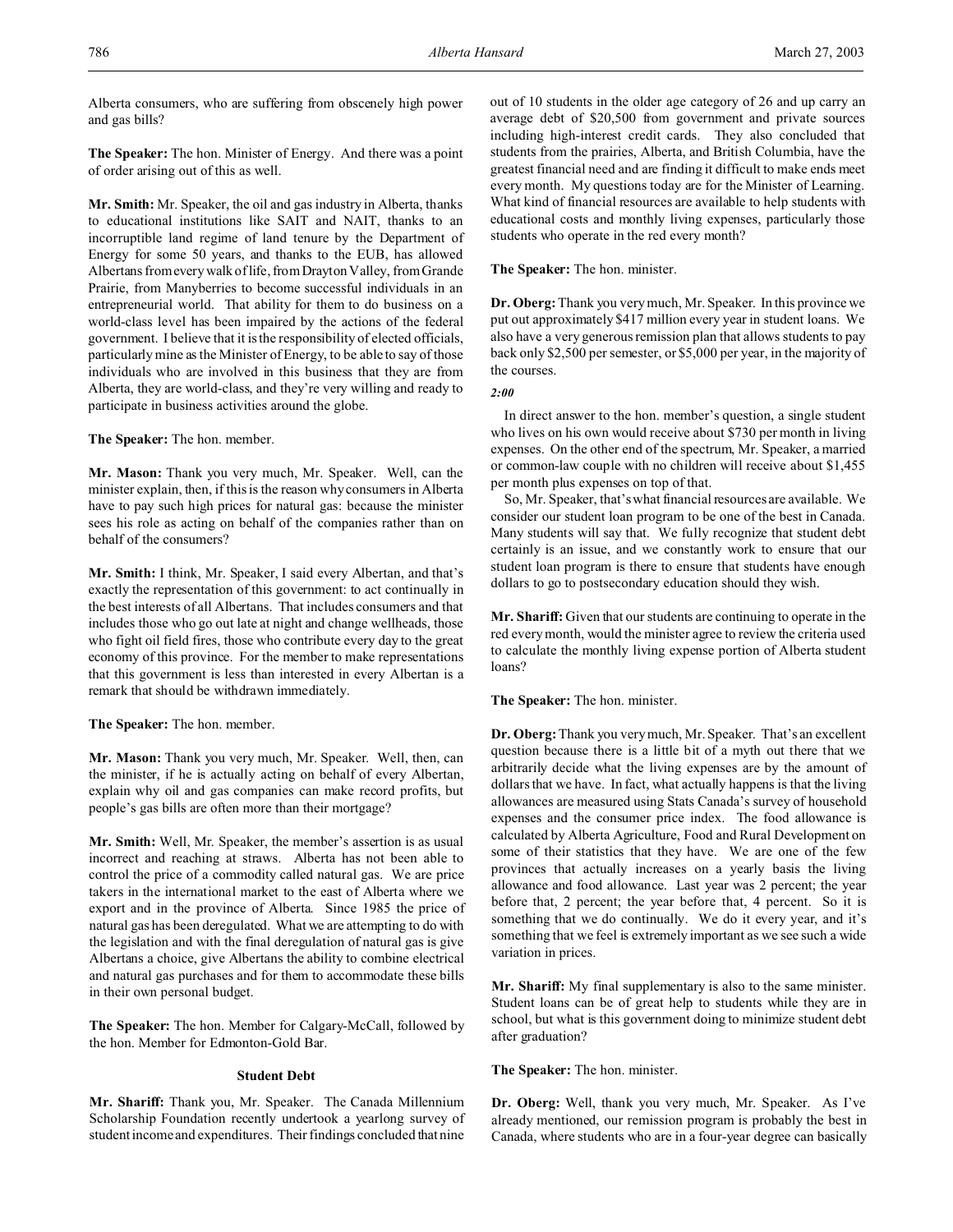plan on paying back approximately \$5,000 of their student loan per year. The maximum amount of a student loan right now is \$11,000. So, theoretically, if a student were to go four years, got \$11,000 per year, they would receive about \$44,000 and would pay back about \$20,000. We feel that this is extremely important to allow our students to go to university, to allow our students to go into postsecondary education, and to continue on in a career in Alberta. It's certainly an economic development tool as well and is viewed as a very positive thing for the students of Alberta.

**The Speaker:** The hon. Member for Edmonton-Gold Bar, followed by the hon. Member for Calgary-Mountain View.

## **Natural Gas Prices**

**Mr. MacDonald:** Thank you, Mr. Speaker. Alberta consumers are taking a real close look at their current and past natural gas bills and have brought to the attention of the Official Opposition the fact that Northwestern Utilities/ATCO has included the costs of depreciation and financing in the charges to their natural gas customers. This is indicated in their publications between 1994 and 1997 in the segmented cost per dollar gas chart, showing these costs to be in the area of 16 to 18 percent of the total gas costs. For some unknown reason these charts were never distributed again to customers. However, a segmented circle showing the cost distribution per dollar, including depreciation and financing at a lower level, was displayed in early 2001 in their regional office. My first question is to the Minister of Energy. How much money was paid to ATCO by natural gas customers in depreciation and financing over the last 10 years?

**Mr. Smith:** Well, Mr. Speaker, there are motions for returns, and there are ample ways to display that information in the legislative domain. There's also the EUB, which, as I've said earlier, holds public hearings and rules on it, and he is entitled to that information as well.

**Mr. MacDonald:** Again, Mr. Speaker, to the same minister: when are customers who paid millions of dollars for depreciation and financing going to get at least part of their money back now that ATCO is selling part of their operations to Direct?

**Mr. Smith:** Mr. Speaker, those decisions are made in the purview of the EUB, and they are done in an open, transparent fashion. That hearing is coming up. I expect that maybe the member can get down to Calgary and spend some time at that as well as reviewing all the other decisions, the decisions when refunds were made, when rate riders went on. I mean, he's entitled to follow the entire natural gas history.

**The Speaker:** The hon. member.

**Mr. MacDonald:** Thank you, Mr. Speaker. Again to the same minister: given that the federal Income Tax Act allows for depreciation in the cost of financing to be deductible from corporate income provided it has not be collected from another source, could the hon. minister please seek written acknowledgment from the federal department of income tax authorities to ensure that the doubling of these claims has not taken place?

**Mr. Smith:** I would look forward to the hon. member tabling the information and, again, going back to EUB. If we can shed further light on it, Mr. Speaker, we will.

**The Speaker:** The hon. Member for Calgary Mountain View, followed by the hon. Member for Edmonton-Riverview.

## **Securities Regulation**

**Mr. Hlady:** Thank you, Mr. Speaker. Securities reform is the subject of much debate across the country. Many financial experts and regulators suggest that the system needs to be improved to provide better protection for investors. They want change. Recently the federal government intruded into provincial jurisdiction again and appointed a committee to study securities regulation and make suggestions to move towards a national securities regulator. My questions are to the Minister of Revenue. Can you please tell the members of this Assembly why you declined to nominate any Albertans to this committee?

**The Speaker:** The hon. minister.

**Mr. Melchin:** Thank you, Mr. Speaker. Before I go on to answer that question, I would like to first remind you that regardless of any approach to improving securities regulation in Alberta, the prime objective that I want to assure Albertans of is that investor protection as well as market efficiencies are our objectives with respect to securities regulation in Alberta. It's true that the federal government did put together a Wise Persons' Committee recently to study this issue. It's been studied many times before, but we felt the best opportunity for improving a national approach to regulation in the country was to acknowledge that the provinces do have jurisdiction for securities regulation, which the federal government knows, and that we find out what the will is among the various provinces to improving the system.

We started earlier last year with British Columbia and ourselves meeting to find out what common ground there might be. That expanded to a meeting early in February with the provinces of British Columbia, Ontario, and Quebec. The four provinces did then agree that we together wanted to provide an initiative among all provinces in the country to improve this. We had a conference call with all the provinces and territories last Saturday and unanimously agreed that we are going to approach and work towards a tight deadline of September 30 to put a working plan together to improving securities regulation in Canada.

**The Speaker:** The hon. member.

**Mr. Hlady:** Thank you, Mr. Speaker. My first supplemental to the same minister: given that you have a committee and the federal government has a committee, will these committees work against each other and create competing interests?

**The Speaker:** The hon. minister.

**Mr. Melchin:** Thank you, Mr. Speaker. I'd like to acknowledge that we felt that the highest opportunity for success in improving it is to ensure that all the provinces are involved in it. That's why Alberta is leading this initiative among the various provinces. We're chairing this as a committee. It is going to be lead by the ministers, and that's going to provide the best opportunity for success.

The committees don't have to be conflicting in nature. We will take the consultation of many: the constituents, those that are involved with regulation of securities, and the public at large. We will involve their input, and we will also accept the Wise Persons' Committee as another source of information, but ultimately it does come back to each of the provinces to have to accept and implement any of these recommendations.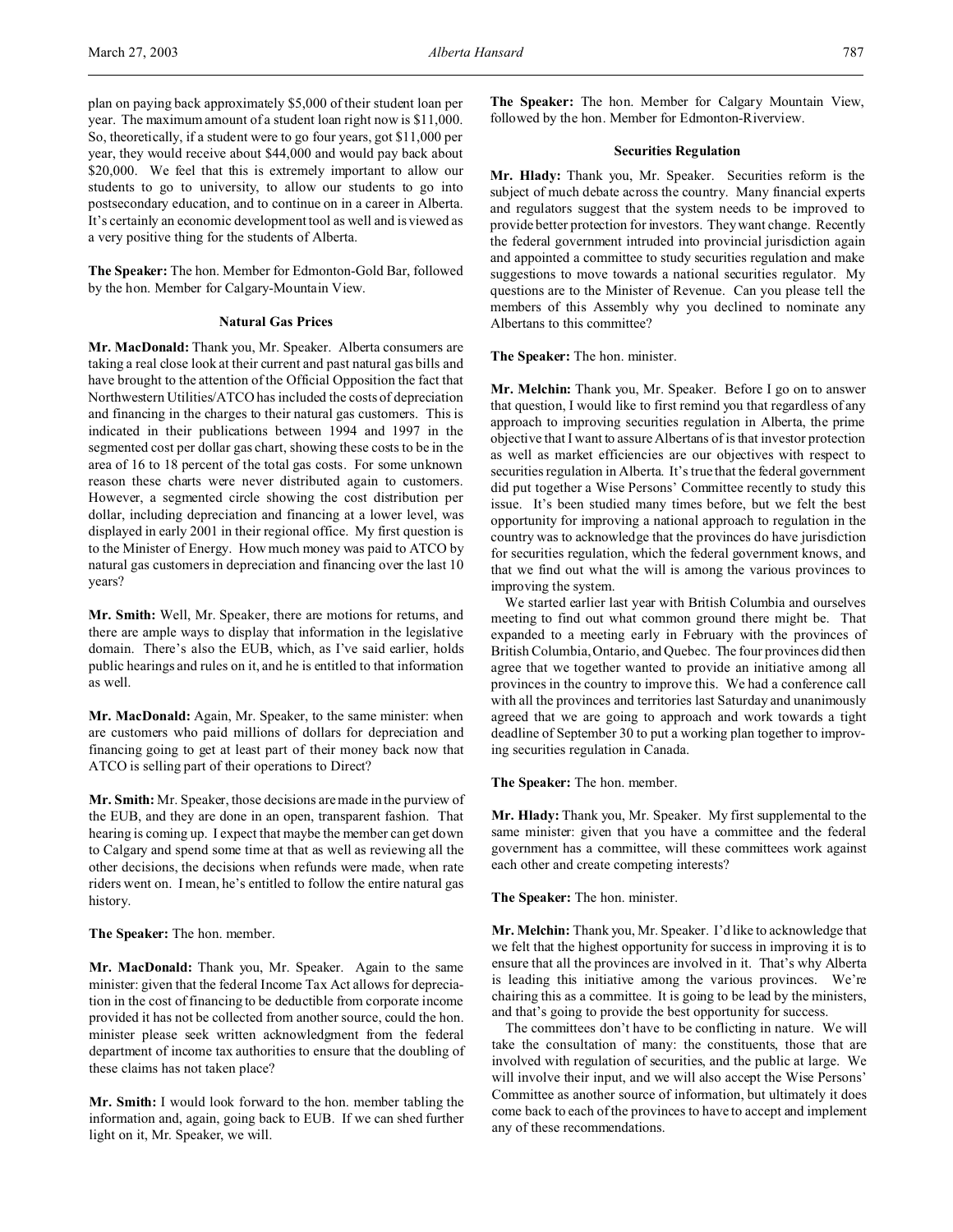**The Speaker:** The hon. member.

**Mr. Hlady:** Thank you, Mr. Speaker. To the same minister: given that the investment industry has been down this road before and many have been asking for a change for a long time, what will make your initiative different?

**Mr. Melchin:** I think a number of things, Mr. Speaker, have made the timeliness of this initiative important. Our Canadian securities administrators have been working together over the last number of years to improve our securities regulation across the country. Many initiatives have already been adopted, such as the mutual reliance system. There's been an electronic filing for continuous disclosure. These things have laid a framework, but one thing which the Alberta Securities Commission has been leading in is a uniform securities legislation project among the various security regulators in Canada. That's laying a platform so that when we want to improve the efficiency of the markets, it has led to all of the provinces and the ministers for the first time that I can recall unanimously agreeing to steer this and ensure that by September 30 we have a working plan. At a minimum we've agreed to implement among other options a passport approach to this. All of us have agreed already to that as a final outcome. At a minimum we'll get to that, and that will substantially improve the efficiency and investor protection in which Alberta is leading.

# *2:10* **Administration of Psychotropic Drugs**

**Dr. Taft:** Mr. Speaker, every Thursday the Alberta Liberals will ask a question that a member of the public has asked us to pose. Albertans can send us their questions by phoning our office or visiting our web site at altaliberals.ab.ca. Today Edmonton's Stephanie Baziuk would like an explanation for difficulties she encountered when her 89-year-old father was admitted to a longterm care facility. She said that staff tried to invoke the Mental Health Act to have her rights as her dad's legal guardian taken away and that staff gave him psychotropic drugs even though she told them he has bad reactions to medication. To the Minister of Health and Wellness: when conflicts arise between the Mental Health Act and the Dependent Adults Act, which law supersedes the other?

**Mr. Mar:** I would acknowledge, Mr. Speaker, that you would warn us about the importance of not making a legal opinion on the floor of this Assembly, so I must decline answering this question.

**Dr. Massey:** I bet that makes citizens happy.

**Dr. Taft:** Yeah, that'll make people happy.

Is it acceptable under government policy to prescribe or administer psychotropic drugs without the informed written consent of the resident, the resident's guardian, or other authorized representatives?

**Mr. Mar:** Mr. Speaker, I am reluctant to answer this as well for reasons relating to the fact that we do not discuss individual cases on the floor of this Assembly. If the hon. member wishes to take this matter up with me in a manner that we can deal with in a venue outside of this Assembly, which he has done before to the benefit of both his constituents and the physicians and such who are involved, we can do that, and I make that offer available to him. But to answers questions like this on the floor of the Assembly, asking me about a medical decision by a physician to prescribe a psychotropic drug, is not within the scope of my ability to answer.

**Dr. Taft:** Mr. Speaker, I'll repeat the question because there must have been a misunderstanding. Is it acceptable under government policy to prescribe or administer psychotropic drugs without the informed written consent of the resident, the resident's guardian, or authorized representatives?

**Mr. Mar:** Mr. Speaker, it is a physician who would prescribe a psychotropic drug. It is not the minister of health. It is not properly a government policy issue as he tries to frame it. It's simply not. If there is some suggestion that the psychotropic drug was incorrectly prescribed by this physician and there is a complaint that arises from such a prescription, then the hon. member should take that matter up with the College of Physicians and Surgeons. I am not here nor is this government here to establish policy which challenges the appropriate power to prescribe by physicians, but if there has been an error in improperly prescribing something, then the proper place to take such a complaint and an allegation is to the College of Physicians and Surgeons.

## **Speaker's Ruling Oral Question Period Rules**

**The Speaker:** Hon. members, *Beauchesne* 408 reads, "Such questions should . . . not require an answer involving a legal opinion," and *Beauchesne* 428 says, "A question . . . must not . . . ask solution of a legal proposition, such as interpretation of a Statute, a Minister's own powers, etc." The minister is absolutely correct.

The hon. Member for Calgary-Fort, followed by the hon. Member for Edmonton-Ellerslie.

# **Affordable Housing**

**Mr. Cao:** Thank you, Mr. Speaker. In my constituency of Calgary-Fort there have been a number of housing facilities constructed for the homeless under a funding partnership from the government, charities, and corporate organizations. These outstanding facilities, such as the Calgary Drop-In Centre and the Salvation Army Centre of Hope, are aimed at addressing the obvious and urgent need for accommodation. However, hidden are many hardworking Albertans who need low-cost housing that is affordable within their low income. A number of the groups have approached me inquiring about the low-cost housing project. My question today is to the hon. Minister of Seniors, who is also responsible for housing assistance. Can the minister tell us the process for a low-cost housing project to start?

**The Speaker:** The hon. Minister of Seniors.

**Mr. Woloshyn:** Thank you very much, Mr. Speaker. We would want an organization, whether it be a private, for-profit organization, a not-for-profit group, a municipality, an outfit such as the Edmonton Housing Trust Fund, to first of all identify a need. When they identify a need, then we would want them also to come up with some sort of equity in order to create a partnership. This could be through land or through money. Along with that would be the establishment of a rental rate that would be truly affordable – and that would have to be agreed upon – and then also to be prepared to enter into a 20 year commitment. If those things would be met, then the Alberta Seniors department as well as the Canada Mortgage and Housing Corporation would be prepared to support it financially and enter into an agreement to go forward with such a project.

**The Speaker:** The hon. member.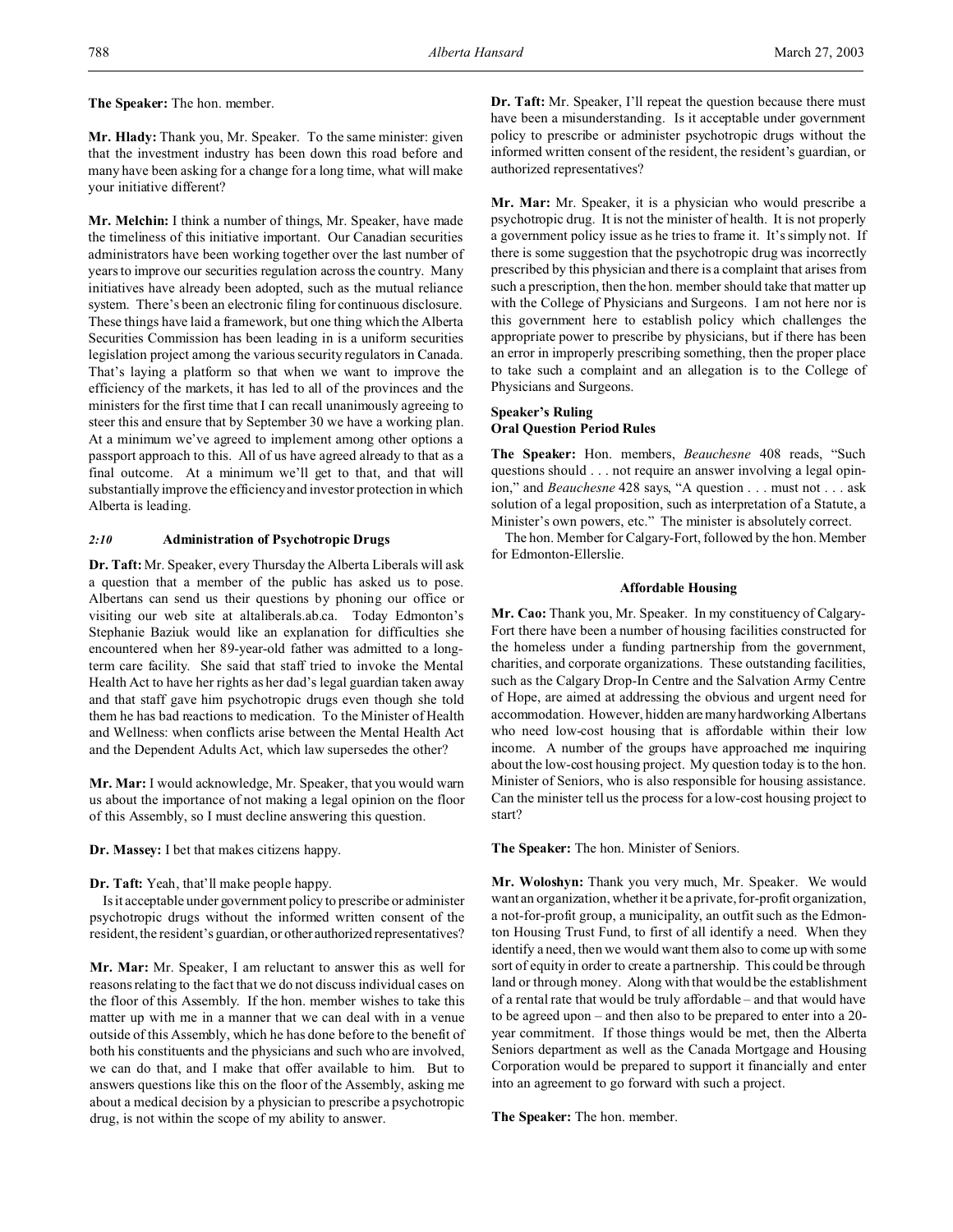**Mr. Woloshyn:** I think it's extremely important that all municipal governments who would want that project in their area would be involved in the sense that they are responsible for what is happening within their area and also that they would be participating partners wherever possible. The federal and provincial governments' role is to facilitate the project through financial support and to approve the project so that it can go forward.

**Mr. Cao:** My last supplemental question is to the same minister. So what is going on now or expected soon?

Mr. Woloshyn: For the 2002-2003 year there was a supplementary estimate of \$8.5 million approved in this House that is matched by federal moneys through the Canada Mortgage and Housing Corporation. Currently the department and the housing corporation have reviewed numerous projects across the province, and they're going through the final stages to make sure the announcements are appropriate. I must say that these are joint announcements between Canada Mortgage and Housing and the Alberta government. For the upcoming year and the outgoing years of the agreement the budget will be coming down soon, and there will be moneys allocated in the budget for next year.

**The Speaker:** The hon. Member for Edmonton-Ellerslie, followed by the hon. Member for Edmonton-Strathcona.

## **Water Strategy**

**Ms Carlson:** Thank you, Mr. Speaker. We would like to thank the Minister of Environment for incorporating in his water strategy many of the great ideas that the Liberals have been promoting for at least five years. However, his own idea about a water tax is not going to be too popular. Will the Minister of Environment explain how he is going to get a water tax through cabinet and into government policy?

**Dr. Taylor:** Well, Mr. Speaker, as much as that member is trying to perturb me, I'm going to remain imperturbable. I just want to say that I did not have an idea of a water tax. It's not my idea. We aren't proposing a water tax, and I would suggest that she probably read the document. As I quite clearly pointed out at the press conference that she was at, we heard quite an argument at the forum we held last June on: should there be a price charged for water? About half the forum said that there should be; about half the forum said that there shouldn't be. Right now in Manitoba, Saskatchewan, with an NDP government, and B.C., with a Liberal government, they do charge for water. So because of that, we have a statement in the draft document, very clearly a draft document, that talks about creating the discussion once again around this very hot issue.

*2:20*

**Ms Carlson:** Mr. Speaker, will this same minister explain how he plans to get the regulations he talked about today at the conference past the minister of deregulation in this province?

**Dr. Taylor:** Mr. Speaker, what I said is that when government introduces legislation, there are always regulations to back up the legislation. It doesn't matter which minister brings in legislation, whether it's myself or the Minister of Justice. Then there is regulation to back up his legislation or the Minister of Transportation's legislation or my good friend here the Minister of Sustainable Resource Development's legislation. Legislation has regulations.

**MsCarlson:** Mr. Speaker, if conservation is the Minister of Environment's top priority with this water policy, will he commit to a retrofit fund to help Albertans save water?

**Dr. Taylor:** Mr. Speaker, as I said, this is a draft strategy right now. We will hear from Albertans about all kinds of conservation methodologies, and certainly as we hear from Albertans on what they think about it, we'll pursue all options, and we'll continue to monitor.

**The Speaker:** The hon. Member forEdmonton-Strathcona, followed by the hon. Member for Banff-Cochrane.

## **Oil Supply**

**Dr. Pannu:** Thank you, Mr. Speaker. The Minister of Energy has recently been ruminating about joining OPEC. Presumably, he wants to see Alberta get the highest possible price for our oil. Industry analysts are predicting as a result of Iraqi oil coming back onto the world market once the conflict there is over – so in light of this a question to the minister: given that oil prices dropped \$1.45 a barrel yesterday, what's the government's view as to how world oil prices will be affected in the post Iraqi war environment?

**The Speaker:** Very speculative, Minister. Very speculative.

**Mr. Smith:** Mr. Speaker, when I was first appointed as Minister of Energy, I phoned an individual by the name of Brent Friedenberg, who publishes the Natural Gas Daily Outlook. I said: Brent, I assume that I'll be asked questions about what will happen to the price of oil and what will happen to the price of gas. He said: Minister, natural gas, oil prices will fluctuate.

**Dr. Pannu:** Mr. Speaker, to the same minister: given that industry analysts are predicting lower long-term prices for oil, has the minister estimated how Alberta's revenues will be affected if this happens?

**Mr. Smith:** Mr. Speaker, one of the great things about three-year business plans and budget documents is that there is an unparalleled level of transparency in those operations, and that unparalleled level of transparency will be reached yet again in this budget coming April 8.

**Dr. Pannu:** My final question to the same minister, Mr. Speaker: given the minister's penchant for talking about the invisible hand and the market-think that he is prone to, why doesn't he understand that if supply is increased, the price will go down? Why doesn't he tell Albertans that prices are going to go down?

**Mr. Smith:** Well, Mr. Speaker, I think I'll give him the invisible answer on this Thursday afternoon.

### **Ghost-Waiparous Recreation Area**

**Mrs. Tarchuk:** Mr. Speaker, the Ghost-Waiparous area northwest of Calgary has seen increased recreational pressures over the years. Time and time again we've heard serious concerns over the impact on the environment from the use of off-highway vehicles in sensitive areas as well as from parties and random camping. At the same time, Albertans need reasonable access to this area, where they can enjoy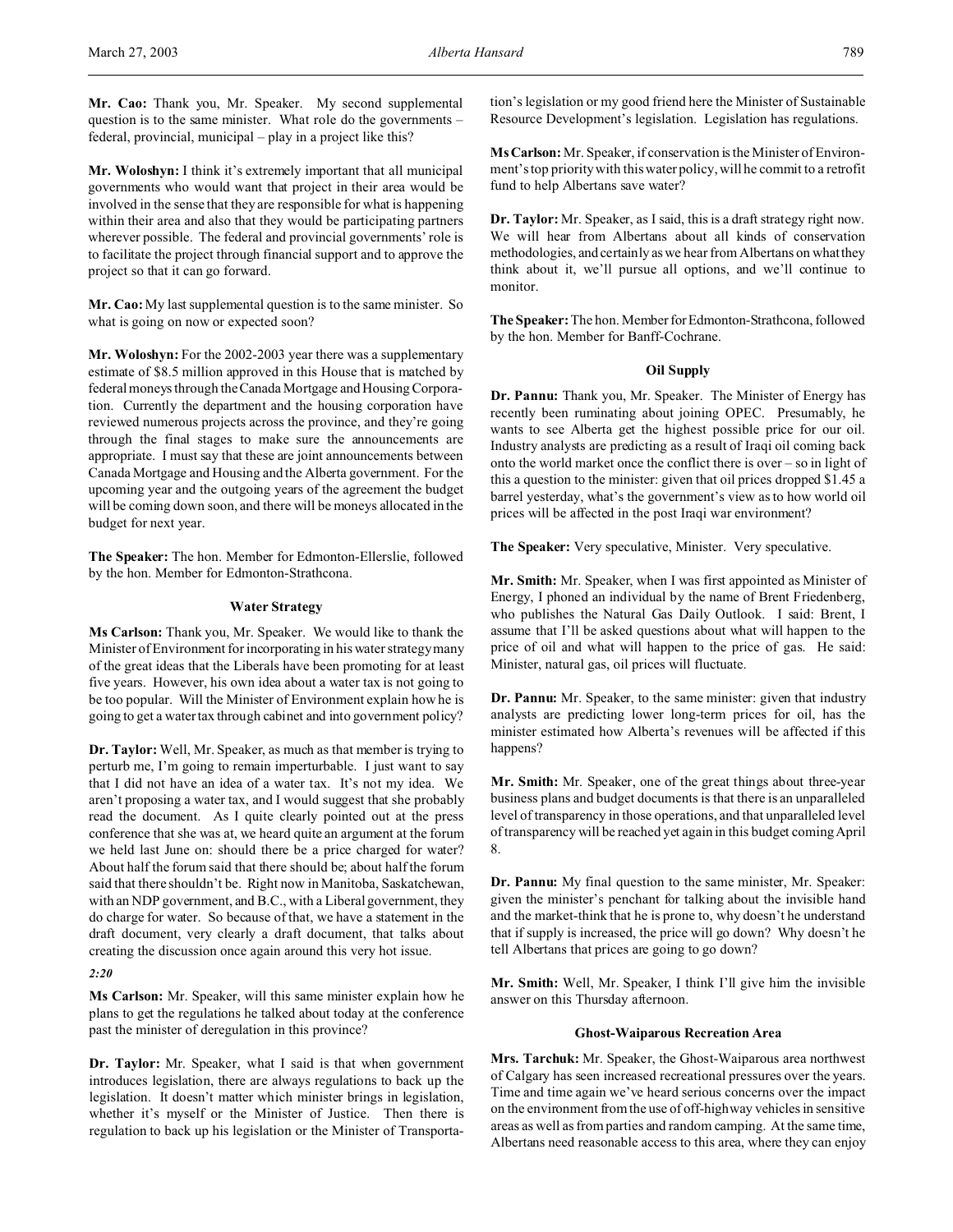our scenic outdoors and recreate. My question is for the Minister of Sustainable Resource Development. Can the minister tell us today what direction his department is taking to develop a meaningful and effective management plan?

**The Speaker:** The hon. minister.

**Mr. Cardinal:** Thank you very much, Mr. Speaker. It's a very important question, especially for areas around Calgary. This area is covering about 1,500 square kilometres, and it's less than an hour's drive actually from downtown Calgary, so there's a lot of pressure on that particular area. To address the concerns, my department is consulting with an access management group. We will go through this process and listen to Albertans and then develop a plan. My department commissioned a random telephone survey recently in the area. Eighty-five percent of the people contacted said that a system of designated trails and also establishment of recreational users should be put in place, and over 70 percent felt that if nothing is done, there'll be a real danger to the environment.

**Mrs. Tarchuk:** To the same minister: in that local constituents feel very strongly about the need for change and are pleased about the consultation effort, can the minister assure Albertans that the government will take action on a deliverable plan rather than create a plan that will just sit on a shelf?

# **The Speaker:** The hon. minister.

**Mr. Cardinal:** Yes. Definitely, Mr. Speaker, you can be assured that the plan will not sit on the shelf and gather dust. At this point we are still of course consulting with Albertans, and you can be assured that once the consultation is done and the plan is in place, we will put in a process that will ensure that as the area is monitored and recommendations are made to make changes and adjustments as we move forward, there is a process in place to do that.

A good example of that is that we just recently announced the Bighorn backcountry access management plan, which is for about 5,000 square kilometres.

## **Dr. Taylor:** How many?

**Mr. Cardinal:** Five thousand square kilometres. There's an active monitoring, action-oriented plan in place now of various users including local government, including in fact the MLA. Once you develop a plan, the job is not done. It's just the start of the job. The development as of now will be the most challenging and interesting, and you have to monitor and make sure that you have performance measures actually in place, that the job is done instead of gathering dust.

**The Speaker:** The hon. member.

**Mrs. Tarchuk:** Thank you, Mr. Speaker. Another concern I hear about repeatedly is education, and I would like to hear from the same minister how he hopes to address the need for educating users in this vast area.

**The Speaker:** The hon. minister.

**Mr. Cardinal:** Yes, Mr. Speaker. That is very challenging. Both the Ghost-Waiparous and also the Bighorn backcountry, of course, are the most challenging to provide a proper education program for because it is such a multi-use area. You have skidooers, you have

skiers, you have people that want to enjoy the environment, you have people that want to go fishing, people that want to go camping, and there are quaders and there are trikers. You know, it's a multi-use area, so it is not easy to put in processes that will educate the people as to how the area should be used and developed. But we do have a group of people that are interested. The users actually are the ones that will be handing out brochures and contacting people as to what the area would be used for in the future.

**The Speaker:** The hon. Member for Edmonton-Mill Woods, followed by the hon. Member for Calgary-Montrose.

## **Education Funding**

**Dr. Massey:** Thank you, Mr. Speaker. Underfunding of education in the province has forced Calgary public into deficit financing and threatens the same at Edmonton public. Over 20 other boards in zones 2 and 3 say that they, too, are in a most difficult financial position in part due to the government-ordered arbitrated teachers' settlement. My questions are to the Minister of Learning. If, as the minister claims, boards have experienced 40 percent plus increases, why are these boards in financial straits?

**Dr. Oberg:** Well, Mr. Speaker, first of all, to some of the preamble of his question. The Calgary public board, which he alluded to, the CBE, ran a deficit approximately five or six years ago that they are still paying off at this time. They're making an orderly payment of their deficit, and it is something that they are actually ahead of the game on. They're ahead of their payment scheme.

Mr. Speaker, when it comes to the amount of dollars, the majority of school boards, the average of school boards is around 48 percent since 1995. There are some school boards that have received up to 50 or 60 percent because of increased enrolment, Mr. Speaker. There is a tremendous amount of dollars that has gone into the education system. In saying that, though, there have been challenges. For example, our teachers' salaries are about 8 to 10 percent higher than anyplace else in the country. Our teachers obviously do the best job in the country, because our students do the best job.

Mr. Speaker, this is something that we will manage; we'll manage it together with the school boards. The school boards that he has talked about that are having a tough time: yeah, we all have tough times, and indeed we will find a way to get out of it. I'm confident that the school boards will live up to their reputation as having the best school system in Canada; in fact, the world.

## *2:30*

**Dr. Massey:** Again to the same minister: how can the minister claim the boards are properly funded when they need over \$400 million just in catch-up funds?

**Dr. Oberg:** Well, Mr. Speaker, first of all, I don't agree with that number. The Alberta School Boards Association in saying \$411 million basically is saying that the 3 percent and the 3 and a half percent were nonexistent and did not come to them. Those were dollars that were there. Those were dollars that the School Boards have received. We recognize that in many ways the School Boards Association's mandate is to lobby for more money, and I accept that. But we do have fiscal realities, and you will see those fiscal realities on April 8 when the budget is tabled.

**The Speaker:** The hon. member.

**Dr. Massey:** Thank you. Again to the same minister, Mr. Speaker: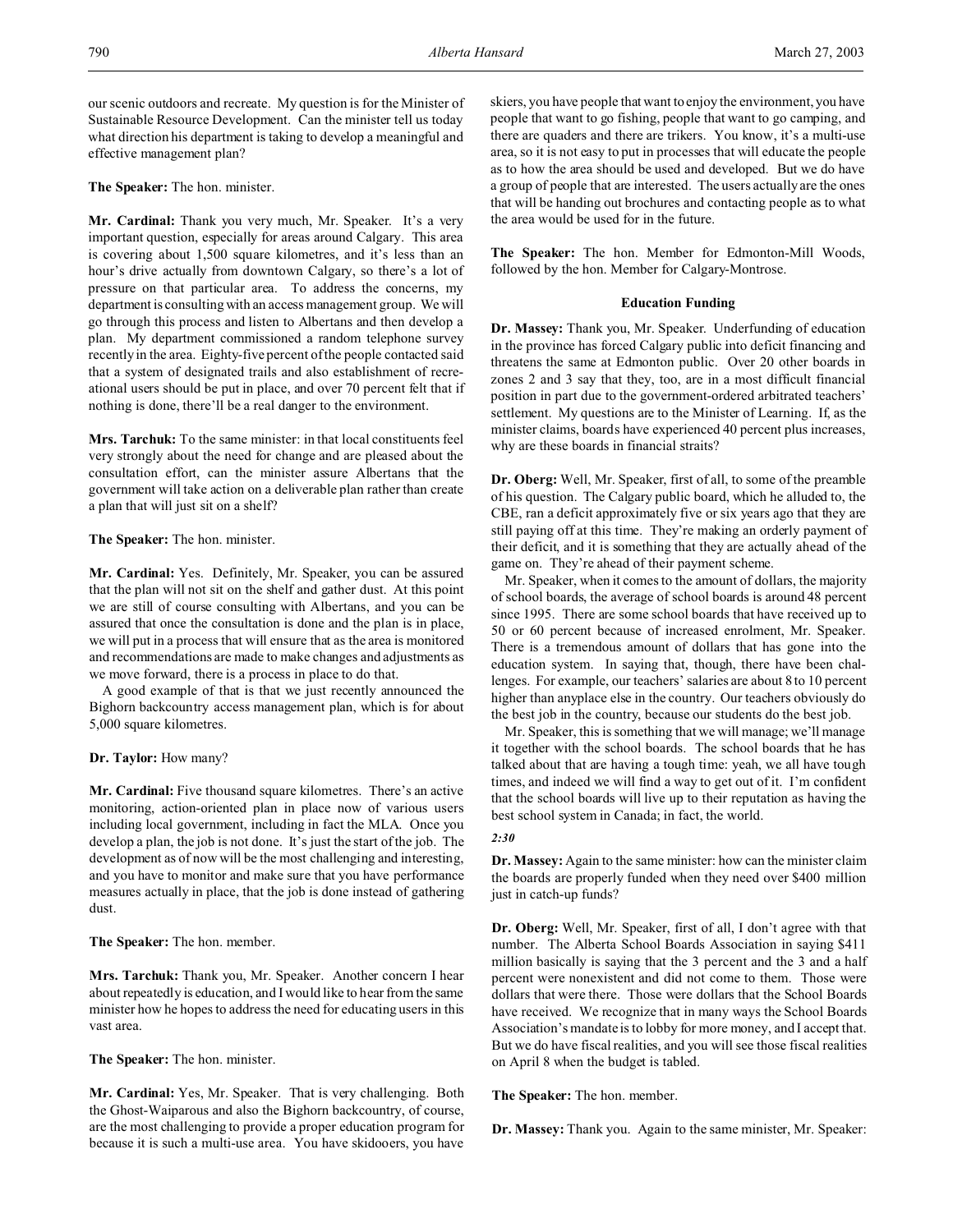will the minister table an account for school boards showing exactly how per pupil grants are supposed to cover school costs?

**Dr. Oberg:**Well, Mr. Speaker, I don't believe that the hon. member would want us to micromanage school boards to that degree. It would take a considerable amount of time and expense to be able to do that. Quite frankly, I would much sooner take those dollars, give them to the school boards, allow them to educate kids, allow them to put those dollars in the classroom, which is exactly where those dollars should go. I feel it is extremely important to do that. I think that the majority of school boards if not all the school boards do an excellent job in dishing out their money to their schools.

Mr. Speaker, it is something that we will not be doing: we will not be getting in and telling the school boards specifically how to fund, how to use their dollars. As a matter of fact, the Alberta School Boards Association has asked us for more flexibility, demanded more flexibility, and in the new funding formula that is coming out, we have agreed with that, and we will be giving them more flexibility. There are a lot of new things coming out in the funding formula. As of September 1 of this year we will see all of that, and I think it will be extremely positive.

With regard to the actual funding that is going to the school districts, the individual school boards, we are continuously – continuously – monitoring the amount of dollars that they are getting to ensure that it is spent in the best possible fashion, to ensure that it goes to the classroom, to ensure that the education of the students of this province continues to be the absolute best in Canada.

Thank you very much, Mr. Speaker. Thank you to the hon. member for asking that question, and we'll see him after the break.

### head: **Members' Statements**

**The Speaker:** The hon. Member for St. Albert.

## **Ted Hole**

**Mrs. O'Neill:** Thank you, Mr. Speaker. As the Member of this Legislative Assembly representing the constituency of St. Albert, I rise today to pay tribute to a noble and honourable man, Mr. Edward G. Hole, who passed away last evening. It would not be an exaggeration to say that almost everyone in St. Albert either knew Ted Hole or was aware of this fine gentleman's presence in our community.

For those of us who had the privilege of knowing Ted, we will remember him as a wise and knowledgeable agriculturalist, an accomplished musician and supporter of the arts, an astute business owner, interested sports enthusiast, and most obvious of all, a strong family man. But even if you only knew of Ted or saw him at a distance working in the original red barn or the current greenhouses and gardens, you sensed the authentic warmth of his caring spirit, the sparkle of his delightful wit, and the sincerity of his genuine interest in people and life, in the earth, and in the community.

I know I speak for all St. Albertans in extending our sincere condolences to Her Honour and all members of Ted's family. We will miss Ted's warm smile, his kindly concern, and his regal-like accompaniment of Her Honour. Our neighbour and friend, may you rest in peace, Ted.

**The Speaker:** The hon. Member for Edmonton-Ellerslie.

## **Canadian Unity**

**Ms Carlson:** Thank you, Mr. Speaker. In its early days Canada was a land full of promise, the promise of freedom, democracy, and wealth. It was this promise that led hundreds of thousands of people from all over the globe to settle in our cities, our towns, and our countryside. Since that time Canadians have been turning this promise into reality. We boast one of the highest living standards in the world, one of the highest life expectancies in the world, one of the lowest rates of poverty in the world, two of the best health and education systems in the world, and the fastest growing economy in the G-7. Together Canadians have turned this land of promise into one of the most vibrant and successful countries the world has ever seen. This country's achievements are beyond anything that could have been imagined over a hundred years ago. Even before Alberta was a province, Albertans have been leading the way in turning this land of promise into the country it is today. Our pioneering spirit has opened up this land and exposed the great wealth and treasures that it holds.

Albertans have never shied away from doing their part as Canadians. When our country needed us at Vimy or Dieppe, in Korea or Afghanistan, we were there. It is because of all this that I along with so many Albertans am perplexed by this government's disturbing turn towards increasing talk of separatism. From Kyoto to the gun registry to health care this government seems intent on using policy differences to promote a separatist agenda. In fact, many Albertans accuse this government of using separatist talk to avoid the real issues of energy, education, and health care. Without separatism the government would have to tell Albertans the truth about why the government spends so much, yet Albertans are faced with crumbling schools, roads, and hospitals.

Talk of separatism is dangerous. It sends a poor signal to the rest of Canada and only helps to fan the flames of separation in Alberta. Our commitment to Canada should be unwavering. Canada is a family, with each province a member of that family. This government talks about supporting our friends. I wish this government would show a little more support for our family.

**The Speaker:** The hon. Member for Calgary-Currie.

## **Small Business Entrepreneurs**

**Mr. Lord:** Thank you, Mr. Speaker. We hear a lot about the unemployed or people with low income, for whom life, in fact, is a very difficult challenge indeed. About the only thing worse than being unemployed and flat broke, however, is actually being employed at the job I am going to describe. Imagine having a job in which you work 60 to 80 hours a week under great stress with heavy responsibilities to many people, forced to put up with abusive and condescending bosses, living in fear of your landlord, your creditors, government people but unable to quit this job, at least not without declaring personal bankruptcy first or suffering major financial loss. For all this you are being paid nothing. Despite the zero income, however, you may still be required to pay a shocking amount of taxes to your government, far more than most will ever pay.

It can even get worse. Even if you are virtually destitute, no money even for groceries, you do not qualify for any government social safety nets at all. If you do become unemployed from this job, you won't qualify for unemployment insurance either, even though you likely paid way more into it than most.

I'm talking about the situation that thousands upon thousands of small business entrepreneurs find themselves in when their big dream of success turns into a nightmare instead. What are the numbers? Well, I can tell you that approximately 4,000 businesses in Calgary alone discontinue their licences each and every single year, and they didn't do that because they were successful. Only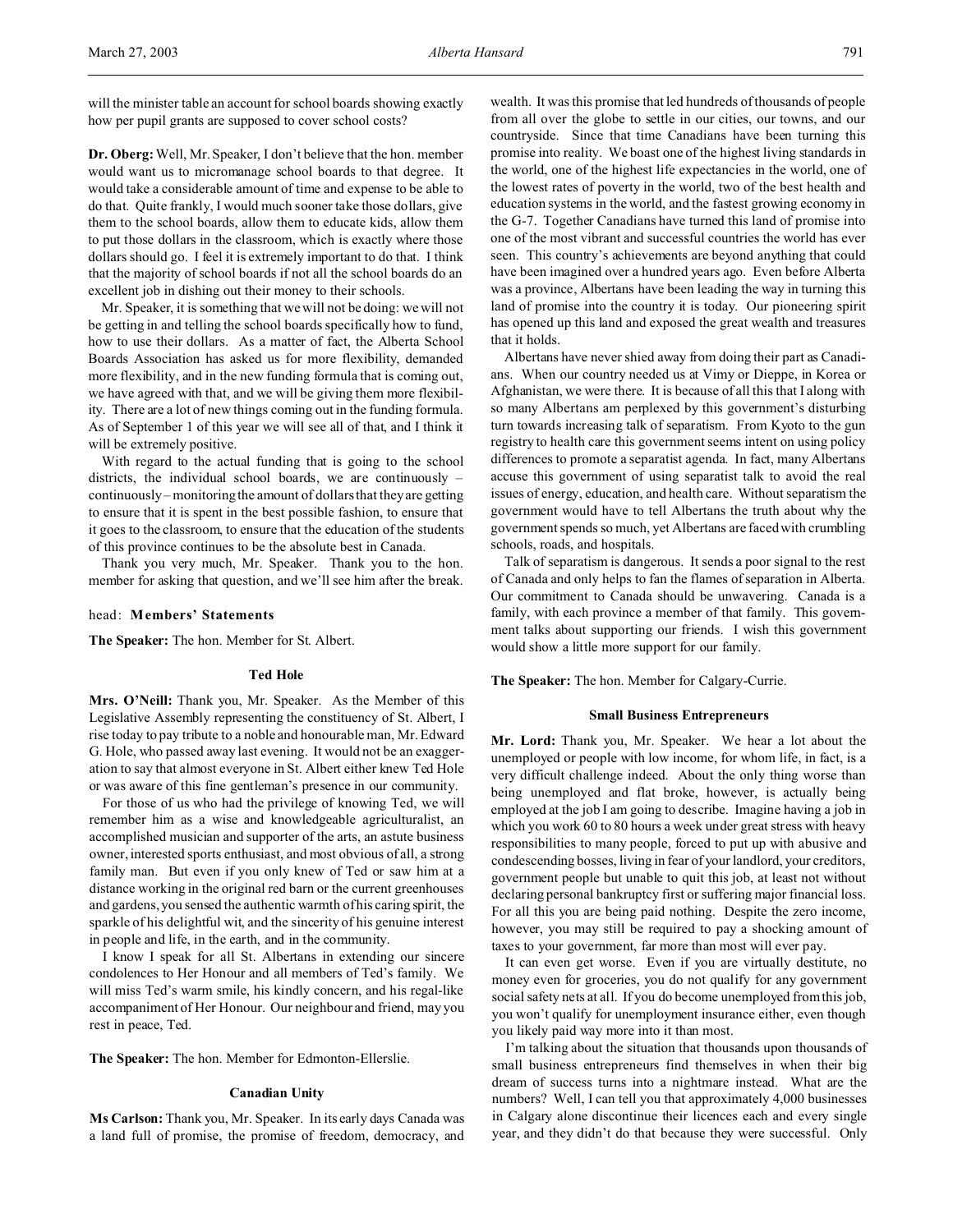about one in five actually ever succeed at this job, Mr. Speaker, and thank God they do, because the wealth of this entire country depends on that one out of five that succeeded.

I wonder: if we had a project that set out to double the success rate of small businesses from one out of five to two out of five, wouldn't that theoretically double the rate of wealth creation in this country and therefore our national wealth eventually? With double the income think what we could do about poverty for everyone else in this country, Mr. Speaker.

Thank you.

**The Speaker:** The hon. Member for Edmonton-Gold Bar.

### *2:40* **Automobile Insurance Premiums**

**Mr. MacDonald:** Thank you, Mr. Speaker. Automobile insurance premiums in this province are becoming increasingly unaffordable. Skyrocketing premium rates, increasing claim costs, and insurance companies handpicking clients create hardship for Albertans. In recent months some insurance companies stopped taking new vehicle insurance clients due to high claim costs. Meanwhile, car insurance rates are rising 10 to 30 percent a year. This is utterly unacceptable.

The government of Alberta has an obligation to help alleviate the burden of outrageous car insurance premiums on its citizens not only for the sake of those citizens but also for the sake of the public purse. If Albertans can't obtain insurance due to skyrocketing prices or are simply being turned down for trivial reasons, then some people may unfortunately choose to drive without insurance. Most folks likely won't do this, but those who can no longer afford to drive to work may have to take a lower paying job closer to home, or they may not be able to work at all. The government of this province cannot stand idly by and do nothing about an insurance industry that's been forced to put its product beyond the reach of Alberta drivers.

I have suggested to the Minister of Government Services and I continue to encourage this government to immediately form an allparty committee to study Alberta's automobile insurance industry and endeavour to find a solution. Alberta is not alone in its struggle to help consumers get fair and equitable deals with insurance companies while still allowing those businesses to make a profit, but I'm sure this province can lead the country in finding a mutually beneficial arrangement.

Let's stop spinning our wheels and start making tracks toward a solution. It's the Alberta and the Liberal way. Thank you.

## head: **Presenting Reports by**

Standing and Special Committees

**The Speaker:** The hon. Member for Edmonton-Gold Bar.

**Mr. MacDonald:** Yes. Thank you very much, Mr. Speaker. As chair of the Standing Committee on Public Accounts I hereby submit five copies of the report of the Standing Committee on Public Accounts for the Second Session of the 25th Legislature covering the committee's activities in 2002.

#### head: **Notices of Motions**

**The Speaker:** The hon. Deputy Government House Leader.

**Mr. Zwozdesky:** Thank you, Mr. Speaker. I rise pursuant to Standing Order 34(2)(a) to give notice that on Monday when next we meet, whatever that Monday is, I will move that written questions appearing on the Order Paper do stand and retain their places.

I'm also giving notice that on that same Monday I will move that motions for returns appearing on the Order Paper do also stand and retain their places.

## head: **Tabling Returns and Reports**

**The Speaker:** The hon. Minister of Children's Services.

**Ms Evans:** Thank you, Mr. Speaker. I rise today at the request of Glen Allan school council executive to table a letter that they have forwarded to me relative to education funding and the education that children are receiving.

**The Speaker:** The hon. Minister of Economic Development.

**Mr. Norris:** Thank you very much, Mr. Speaker. I rise today to table a report from the Bank of Montreal entitled In Search of Canada's Small Business Hotbeds which was released this month. The study points out that among smaller populations Lloydminster and Grande Prairie have two of the fastest growing small business sectors in all of Canada. As well, Calgary and Edmonton were ranked number 1 and number 2 in both the number of small businesses per capita and the growth of small business ventures. This report obviously reflects the Alberta spirit of innovation and that this government has done the right thing to bring in jobs and create a positive environment for businesses to establish themselves, continue working, and grow.

Thank you, Mr. Speaker.

**The Speaker:** The hon. Minister of Human Resources and Employment.

**Mr. Dunford:** Thank you, Mr. Speaker. I'm pleased to table with the Assembly the 2002 annual report of the Alberta Association of Architects.

Thank you, Mr. Speaker.

**The Speaker:** The hon. Minister of Justice and Attorney General.

**Mr. Hancock:** Thank you, Mr. Speaker. I'm pleased to table on behalf of three teachers that I've been meeting with over the course of the last year on a regular basis to discuss issues with respect to education a document which shows their concerns relative to class sizes and staffing issues for the Earl Buxton school in my constituency.

**The Speaker:** The hon. Member for Edmonton-Ellerslie.

**Ms Carlson:** Thank you, Mr. Speaker, I have the appropriate number of copies of a letter from Chad Willms from Lethbridge, who is very concerned about the development in Evan-Thomas within the Kananaskis valley. He would like it stopped.

**The Speaker:** The hon. Member for Edmonton-Gold Bar.

**Mr. MacDonald:** Thank you very much, Mr. Speaker. I have two tablings today. The first one is a brief letter addressed to the Right Honourable Premier. It is from Michael Kurjata in Edmonton-Gold Bar, and it concerns the lack of funding for public education.

The second letter I have is also addressed to the hon. Premier, and it is from Dean Rosychuk, a professional engineer from 102A Avenue in the constituency of Edmonton-Gold Bar. This individual is a parent of a grade 8 student in the French immersion program at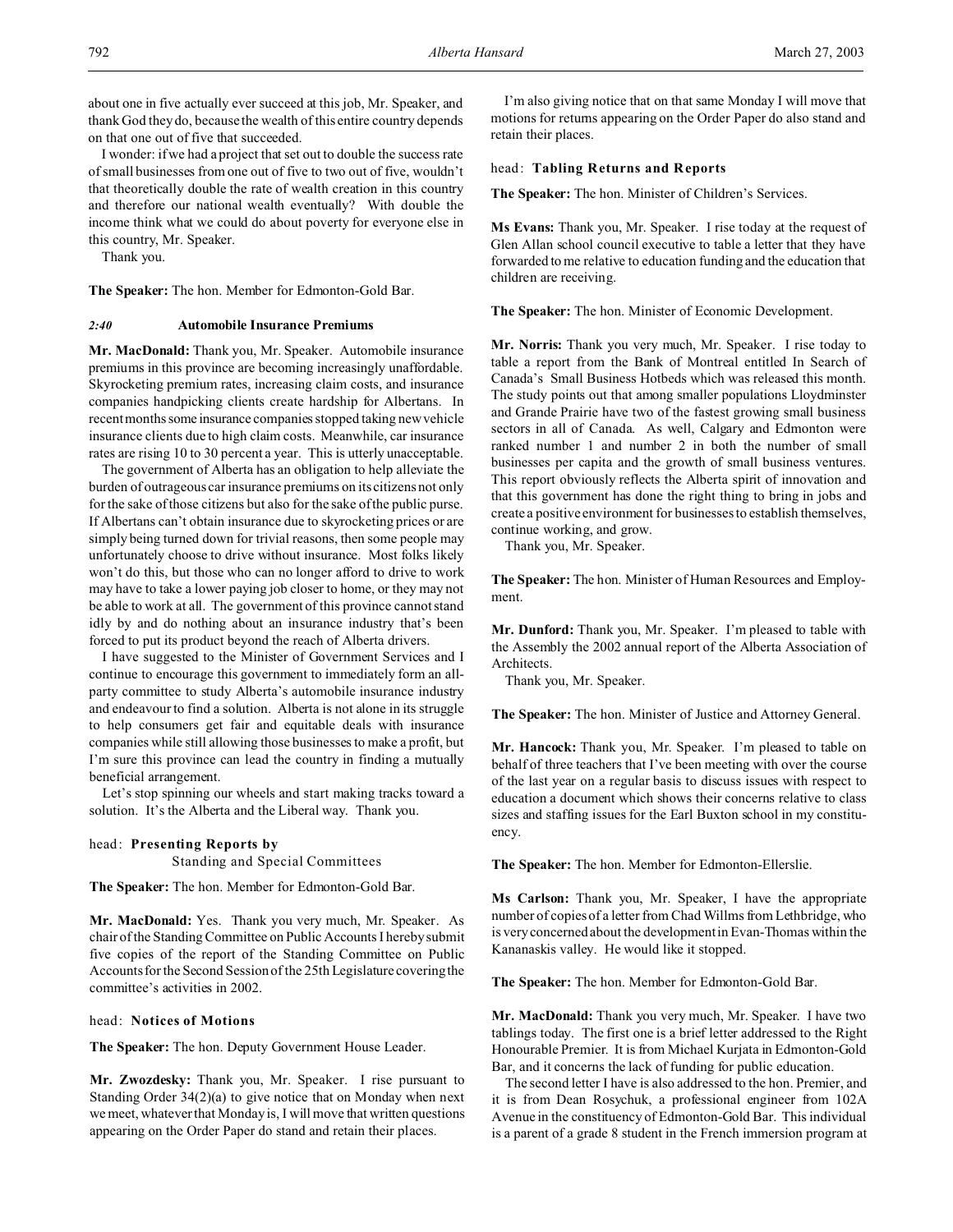Kenilworth school and is very concerned about the lack of proper funding for public schools.

Thank you.

**The Speaker:** The hon. Member for Edmonton-Riverview.

**Dr. Taft:** Thanks, Mr. Speaker. The mail keeps flowing in on education issues. My first tabling today is a copy of a letter signed by Trina Chrzanowski and 22 others urging me to stand up for the Edmonton public school board and demand adequate funding.

The second is a copy of a letter to the Premier, a very interesting letter from a recent immigrant to Edmonton from the United States to work at the university. She's very concerned about the decline of education in Edmonton.

The third is from Donna Provost, urging action on education funding.

The fourth is from Ryan Dunkley, who says "I am becoming more and more saddened by the state of education in our province."

The final one is to both the Premier and the Minister of Learning from Judith Nyrose, expressing concern with the shortfall in funding from the Alberta government.

Thank you.

**The Speaker:** The hon. Member for Edmonton-Strathcona.

**Dr. Pannu:** Thank you, Mr. Speaker. I rise to table five copies of a letter from Dr. Donald Smith, a professor of history at the University of Calgary. The letter is addressed to the Minister of Community Development, who is in charge of parks in addition to other responsibilities. Professor Smith is asking the minister what's holding him back from consultation with the Alberta Historical Resources Foundation, which is the naming authority in the province for parks. Furthermore, he wonders why the minister doesn't adopt the Parks Canada protocol, which "in order to avoid any suggestion of political favoritism, does not allow the naming of federal parks after individuals."

Thank you, Mr. Speaker.

**The Speaker:** The hon. Member for Edmonton-Highlands.

**Mr. Mason:** Thanks very much, Mr. Speaker. I'm tabling a letter from Mr. William H. Percy of Stettler dated March 10, 2003, addressed to his MLA regarding jumps in natural gas prices. He writes that it is time for the Conservative government to face up to the complaints from consumers and small businesses and deliver on their election promises with rebates.

Thanks.

## head: **Projected Government Business**

**Ms Carlson:** Mr. Speaker, we would ask that the government share with us the business for the week of April 7, when we return to this Assembly.

**The Speaker:** The hon. Deputy Government House Leader.

**Mr. Zwozdesky:** Thank you, Mr. Speaker. The projected government business for the week when we next meet, whenever that week might be, would be as follows. On Monday the afternoon would be private members' business, the usual Written Questions and Motions for Returns, followed by Public Bills and Orders other than Government Bills and Orders. The evening would continue with Motions Other than Government Motions for the first part of the evening and

then continue with Government Bills and Orders, perhaps a government motion on Standing Order changes, second reading of bills 23 and 24, Committee of the Whole for Bill 22, and third reading of Bill 22 should that be necessary.

The Tuesday afternoon would be consumed with Government Bills and Orders and Government Motions. Of course, there is a possibility that if that particular Tuesday happens to be April 8, then we would have a budget presentation around 3:30 p.m. Following on with the Tuesday evening, Government Bills and Orders at 8, Government Motions, the Leader of the Official Opposition in response to the budget, perhaps some motion on electoral boundaries, and second reading of bills 33, 34, and 35.

On Wednesday, April 9, the afternoon will be Government Bills and Orders with Committee of Supply, we expect, and the Legislative Assembly estimates following up with opposition designates. I'm not sure what that will be yet, but I suspect Revenue will be one of them. Wednesday evening would be Government Bills and Orders, Committee of Supply. That would be Innovation and Science, I assume, should that happen to be day 2 of 24. We'll have to wait and see.

Thursday afternoon would be Government Bills and Orders. Again, we'll have to wait and confirm, but I expect that would be Committee of Supply, and that would be day 3 of 24. I think the opposition will be designating an appropriate department for that time. It likely may be Gaming.

So that's as much information as I have at the moment, Mr. Speaker.

#### *2:50*

**The Speaker:** The hon. Member for Edmonton-Ellerslie on a point of order.

## **Point of Order Clarification**

**Ms Carlson:** Yes, Mr. Speaker. I rise under Standing Order 23(h) and perhaps (i). I don't have the Blues in front of me, but it seems to me that in an exchange between the Premier and the Member for Edmonton-Centre the Premier either made an allegation or perhaps imputed a false motive. I would like to put it on the record that my husband and his company are duly registered as lobbyists in those jurisdictions requiring it and will be very pleased to register here once a registry has been established in this province, as it should be.

**The Speaker:** The hon. Deputy Government House Leader.

**Mr. Zwozdesky:** Thank you. Mr. Speaker, I don't have the Blues at my disposal either, but I was privy to the answer that the Premier gave, and I don't think any allegation was imputed one way or the other against any member of this House nor, for that matter, against any consultants or lobbyists or whatever they may wish to be called.

I happen to know all three of the individuals that were referenced by the Premier, and I think that if you'll reflect back – and I'm sure *Hansard* will bear this out – the Premier was highly complimentary to those three individuals. They have done outstanding work for a number of organizations I would think. In particular, the hon. Member for Edmonton-Ellerslie's husband is an exceptional consultant and a very good friend to I would think almost the whole Assembly here. He does outstanding work, as does a former Member for Edmonton-Manning and the former Member for Calgary-Shaw. These are outstanding individuals who work hard on behalf of Albertans.

I think that we frequently have positive things said during Recognitions. We have positive things said during Members'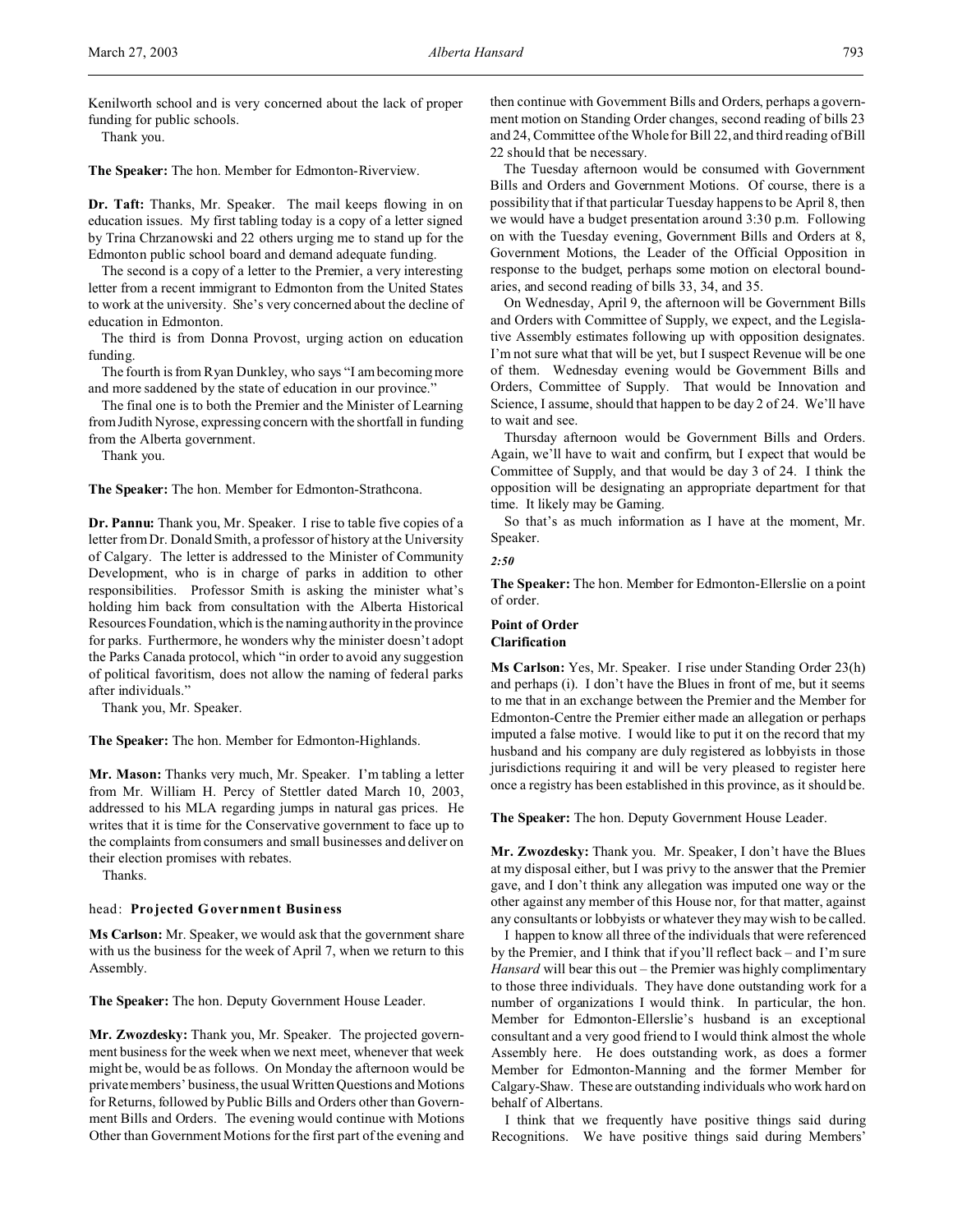Statements, and occasionally it's okay to say positive things during question period as well. So perhaps this might be viewed more as a point of clarification. I certainly do not personally think that there's any cause for a point of order, but I'll leave it up to your wisdom to decide that in your own good way, Mr. Speaker.

Thank you.

**The Speaker:** Well, it sounds like a love-in to me, but what the Blues actually say – this affords an opportunity for a lesson; how's that? The hon. Member for Edmonton-Centre says in her lines: "will the Premier agree that at a . . ." Just remember those words: "will the Premier agree that at". Then the Premier coming back at one point in his response:

Mr. Speaker, I would point out: is the hon. Member for Edmonton-Ellerslie suggesting, for instance, that her husband lose his livelihood because he is a consultant along with a former member of this Legislature, this government caucus, Jon Havelock, and a former member of I believe the Liberal caucus, Peter Sekulic. With all due respect he does a marvelous job. We hire him, the private sector hires him, nonprofit organizations hire him, and he does a wonderful job in representing whatever he has to represent.

Well, sounds to me like quite an endorsement. But the interesting thing about this – there is no point of order, by the way, in the one raised, but there could have been two points of order raised out of this. So, hence, the lesson.

Now, the hon. Member for Edmonton-Centre said: "Will the Premier agree that at a . . ." Now, it's quite clear that the rules prohibit the seeking of opinions, and they are certainly not permissible under the rules. *House of Commons Procedure and Practice* at page 427 and *Beauchesne's* 409(3) would prohibit the seeking of an opinion in a question. The question might have been ruled out of order.

Now, the hon. Member for Edmonton-Ellerslie might also have risen on a point of order basically saying that it is totally unacceptable to name a person in this Assembly who is not present and not able to defend themselves, but then that would have ruled out virtually all the tablings today, too, because everybody who made a tabling today mentioned somebody's name.

**Dr. Taft:** With permission. For information.

**The Speaker:** No, no, no. There's no such thing as for information. The preambles and the personal references are very clear in the *House of Commons Procedure and Practice* at page 524 and *Beauchesne's* paragraph 493(4).

So while there was no point of order on the point of order raised, there could very easily have been two points of order raised, and all I'd say is: just give some careful consideration to this swinging sword that's sharp on both sides. It cuts both ways.

#### head: **Orders of the Day**

## head: **Government Motions**

## **Spring Recess**

10. Mr. Zwozdesky moved on behalf of Mr. Hancock: Be it resolved that when the Assembly adjourns on Thursday, March 27, 2003, at the regular hour of 5:30 p.m., it shall stand adjourned until Monday, April 7, 2003, at 1:30 p.m.

**The Speaker:** Hon. members, as per Standing Order 18(2) and 18(3) such a motion is not debatable.

[Government Motion 10 carried]

head: **Government Bills and Orders** head: Second Reading

## **Bill 22 Child and Family Services Authorities Amendment Act, 2003**

[Adjourned debate March 10: Dr. Massey]

**The Speaker:** The hon. Minister of Children's Services to close the debate.

**Ms Evans:** Thank you, Mr. Speaker. Just taking leave to speak to second reading and to close debate on Bill 22. This amendment is a very straightforward amendment. It removes the stipulation of the maximum number of members that may sit on a child and family services authority board. With the number of regions going from 18 to 10, this will allow us to ensure adequate community representation on the boards. I feel very confident that when this bill passes, we will be able to ensure the governance and the consistency of representation through the differing needs of each region.

Therefore, I am pleased to move second reading of Bill 22.

[Motion carried; Bill 22 read a second time]

# **Bill 18 Energy Statutes Amendment Act, 2003**

**The Speaker:** The hon. Member for Calgary-Bow.

**Ms DeLong:** Thank you very much, Mr. Speaker. Today I'm pleased to rise and move second reading of the Energy Statutes Amendment Act, 2003.

Alberta is known and respected worldwide for its land tenure and royalty collection systems. It is a fact that other jurisdictions from around the world regularly come to Alberta to learn about our tenure and royalty systems. These systems ensure industry competitiveness and provide Albertans with a fair return for the development of their resources. Revenue from the oil and gas industry is critical to this province's economic prosperity. For the 2001-2002 fiscal year the Department of Energy collected \$6.227 billion in bonuses, royalties, and rent on behalf of the people of Alberta.

[The Deputy Speaker in the chair]

Mr. Speaker, these amendments will improve the management and administration of the Crown's mineral rights and will optimize benefits to Albertans. One key element in Alberta's success in this area is certainty. Investors want and need to know what the rules are before they make their investments. Those rules are generally laid out clearly in legislation and regulations; however, there are always areas where those rules have not kept up to date with changes in technology or markets. Some are also found in the common law, which investors may not always find or which may not be as clear as legislation. This bill clarifies some important points that are existing policy or are existing common law in the view of the government and are how this province currently practises. This will provide certainty and reduce any uncertainty as to who is entitled to what or under what regulations they pay their royalties on production.

The bill makes it clear which Crown mineral rights leaseholder has the rights to natural gas in areas with coal or with oil sands. Natural gas found separated from the bitumen in the oil sands at original conditions is part of the natural gas lease, while any additional gas that evolves from the bitumen as it is produced is part of the oil sands lease. In other words, natural gas produced out of sandstone, shale, coal, or other rock is part of the natural gas lease.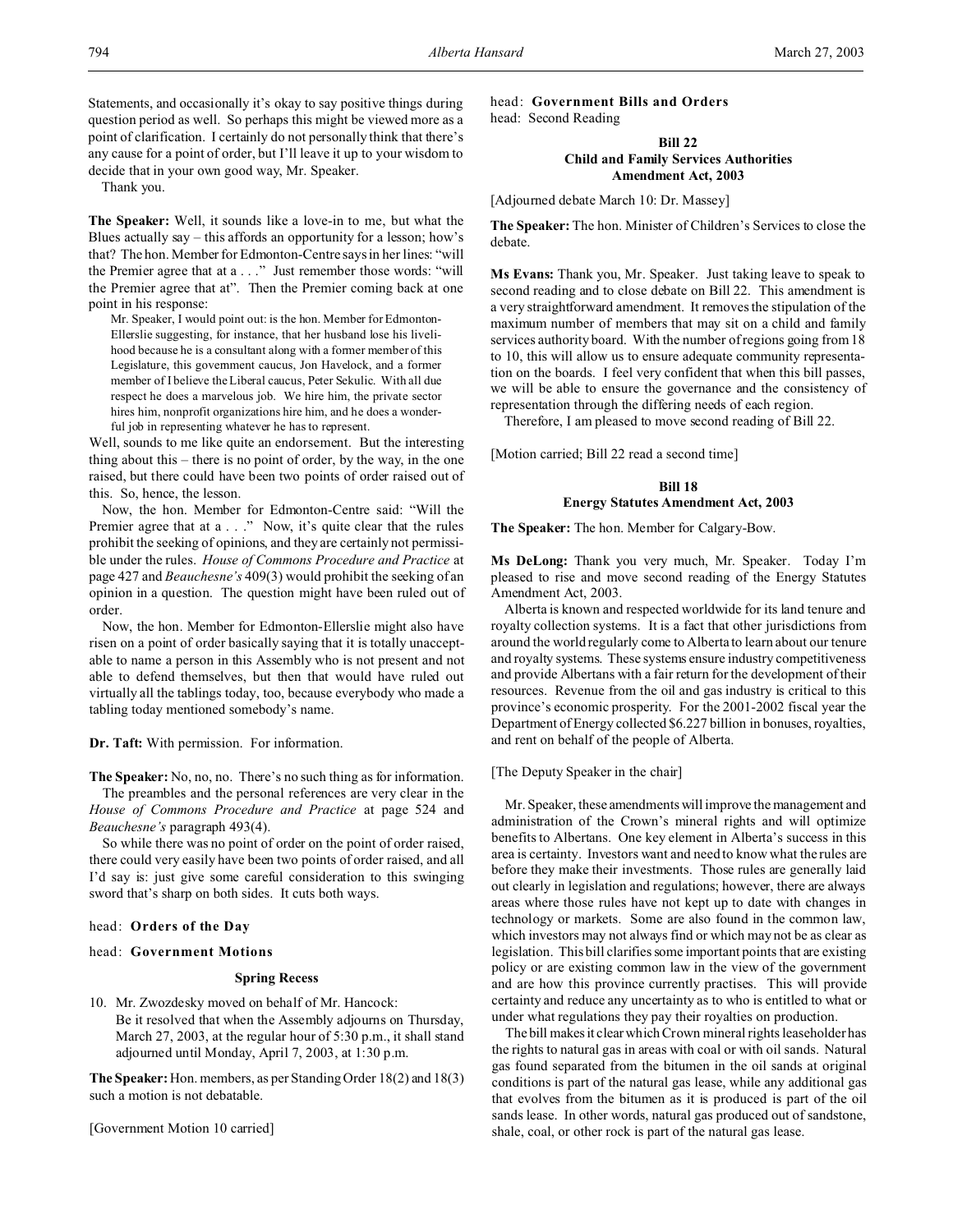### *3:00*

These are the policies of the government today and the practices of government and industry. They will now be there in black and white for any investor to see when they decide on an oil sands, natural gas, or coal project. You may note that the holder of a coal lease today can produce natural gas for safety reasons to remove it from a mining development. That safety precaution is continued.

One of the cornerstones of Alberta's land tenure system is that industry has access to a fair and level playing field. It becomes unfair if someone trespasses on unsold Crown minerals by drilling a well into them deliberately or in error. Doing that can result in that person having more information than other potential bidders or even producing minerals that they have no right to. Current provisions to deal with trespass have not always been an effective deterrent. A significant and effective deterrent is required because these situations are difficult to detect and can result in revenue loss to the Crown both as a direct result of the wrongful recovery of Crown minerals and also as a result of lower bonuses paid to the Crown for mineral agreements. You can imagine the effect of someone's bidding strategy if as a result of trespassing they already know that it's a dry hole. The proposed amendments to the Mines and Minerals Act will improve the Crown's ability to respond when someone explores for or produces Crown minerals without authority.

Mr. Speaker, one of the main objectives is to ensure that our good corporate citizens can continue to do business in Alberta for the economic benefit of all Albertans. In keeping with our desire to provide certainty to investors, these amendments will do just that. As such, another key amendment is an enhancement to the provisions around collection of royalties. This bill will codify joint liability of Crown leases and provide procedural flexibility to remove the administration of collections. It will also allow the minister to redirect funds owed to a person and apply that money to any outstanding debts that person might have to another branch of the government, expand and clarify the application of provisions related to royalty and tax recalculation by the Crown, and also ensure that a company cannot transfer their interests to a lease to absolve themselves of a debt. Any debt will flow through to the transferee.

Another significant change to these acts deals with the Limitations Act. The recent Limitations Act has created some doubt as to how time limits imposed by that act for initiating legal actions in court impact existing time limitations provided under the Mines and Minerals Act and the Freehold Mineral Rights Tax Act. This bill excludes or specifies time limitations for initiating legal actions under the acts from the limitation periods specified in the Limitations Act. The time periods under these acts to complete calculations and assessments of royalty, mineral tax, and related interest or penalties are well understood and accepted by the industry and the Crown and were designed with industry business practices in mind as well as this government's business needs of ensuring complete and accurate payment of royalties, taxes, and penalties. The existing periods, generally four years, are not exceptional, and they have generally worked well through the years. The bill will exempt these practices from the Limitations Act.

Issues of trespass can take years to detect. The bill specifies specific limitations once a trespass has been documented. Issues of mineral ownership, primarily between the federal government and Alberta, can also take years to resolve. The bill exempts these cases from the Limitations Act.

Mr. Speaker, gas storage helps smooth peaks and valleys in production activity and gas prices while enhancing security of supply. The bill will reduce administrative barriers and barriers of uncertainty to entering into storage arrangements. This legislation

allows the use of depleted oil and gas reservoirs for storage but speaks generally in terms of recovery of minerals. This bill amends the act to make it clearer for people interested in developing storage that there is legislation for use of these reservoirs for storage purposes. The bill also clarifies that use of a reservoir for storage continues the leases granting the rights to the reservoir.

Mr. Speaker, in 1949 all coal mines were required to sell coal to Alberta residents for their domestic needs at market prices at their plant gate. At that time, coal was a common domestic fuel. This in theory requires all coal mines to have the equipment and processes to be able to do this today even if no one is asking for it. This bill continues the requirement but provides the ministerial discretion as to which coal mines need to be able to sell coal for domestic needs.

Finally, the Fees and Charges Review Committee has asked the government to comply with an Ontario court ruling to specify where money collected as a penalty is properly identified. In fact, Mr. Speaker, these amendments will do just that.

Thank you very much, Mr. Speaker.

**The Deputy Speaker:** The hon. Member for Edmonton-Gold Bar.

**Mr. MacDonald:** Thank you, Mr. Speaker. It's with interest that I rise this afternoon to participate in the debate on Bill 18, the Energy Statutes Amendment Act, 2003. Certainly, I appreciate the words from the hon. Member for Calgary-Bow in regard to this amendment act.

We're talking about the Mines and Minerals Act and the Freehold Mineral Rights Tax Act, and certainly there is merit in providing clarity in the rules for all investors in this province. When we consider the influence and the amount of money that is being invested by the energy industry from around the world in this province, it's certainly a strong vote of confidence not only now but well into the future for the energy industry in this province. We have to be very careful. I believe I was looking at Economic Development, their department and their annual report from last year, and close to half of the activity in this province was generated from the oil industry and the gas industry, and that's reason enough to provide clarity in the rules for investors.

Whenever you compare this province and this country to other jurisdictions around the world and whenever there are investors that say: oh, well, if we don't get our way, we're going to move on . . . We have a very stable, secure investment climate in this province. You look at the situation around the globe. You look at the current situation in the Middle East, particularly in Iraq and in Kuwait, Saudi Arabia, large oil-producing nations. Then you compare them to us. Certainly we have modest reserves when you count up their reserves, but people want to do business here, and it's our political stability that provides that.

If you look at Venezuela and those arguments made last year, late last fall: oh my gosh, we're going to take our money and invest it in Venezuela. Well, there have been a series of political upheavals in that country that certainly make Alberta even more attractive now than it was in October.

Mr. Speaker, you look at some of the enormous potential that's left in the former republics of the Soviet Union as far as oil and gas development go, but there's considerable economic risk in putting your money there for development because you don't know the politics of the region. It was not long ago that there was a gas field developed in Russia, and no sooner was the last weld X-rayed in the gathering system than a local group of bandits took it over. So we have to heed the words of the hon. member when the Member for Calgary-Bow discusses the fact that we have a regulatory regime that is admired and I believe copied from other parts of the world.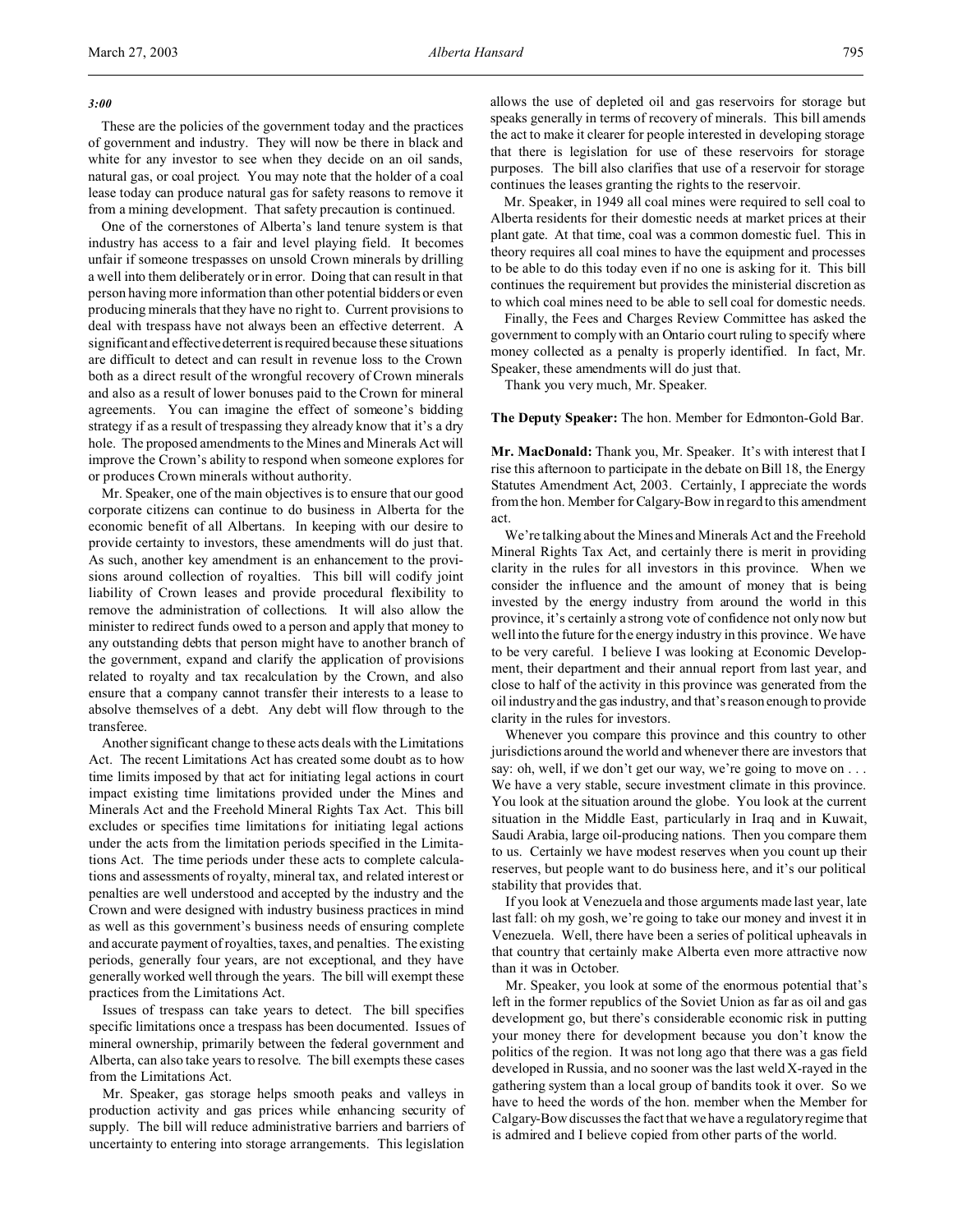### *3:10*

When we look at some of the ways we can improve that system, we have to look at royalty collection. We have to ensure that recommendations from previous Auditor General's reports are being looked at and are being considered in this bill, and I don't know, Mr. Speaker, if they are or not. You know, whenever we talk about providing legislative clarity for investors to ensure that the rules are clear and effective, if someone drilling a well, taxpayers, and those who have mineral rights have their rights protected, that's fine. But when you consider the investors, you also have to consider those who own the resources, and that's the taxpayers and citizens of this province. As I understand it – and I'm a member of the opposition, and I'm told nothing and taken nowhere – there is a new process in place, and there's a lot of electronic filing. I think it's all electronic filing now as far as gas and oil production and royalty calculation.

Getting back to the Auditor General, the Auditor General has been persistent in pointing out that there have been some problems in the past, and I'm not convinced that those problems are being addressed in this bill. Now, perhaps they are and during the course of the debate I will change my mind, but I'm not convinced that this is going far enough whenever we look at some of the past recommendations from the Auditor General's report.

How much money are we losing as owners of the resource? I have no idea. I know they're not significant, but they're certainly 1 or 2 percent losses noted in certain production records of oil and gas, and I have enough concern about that, Mr. Speaker, that I have put forward a motion to deal precisely with that.

I would like to see – and perhaps it would be at the appropriate time a suitable amendment for Bill 18 – an individual meter placed on each oil or gas well in this province, and the meters would vary in expense of course, Mr. Speaker, because of the location and the service that is provided. It would have a lot to do with the pressure of the well and the size of the gathering system which is being fed by that well, the flow rate. All these factors would affect the cost of the meter, but certainly to put a meter at each wellhead I don't think is out of line. We have a gas meter for every individual user of natural gas in this province, and we seem to be able to live with that. So that is what I would propose to do, and this Bill 18 may give a person a chance to let all Assembly members have a good look at that idea of how we can improve our system in Alberta.

When we consider the pressure that is on the government to deliver public health care and public education and all sorts of programs, we have to ensure that as the oil and the natural gas is depleted, we are getting maximum return on that depleting nonrenewable resource. Perhaps we should consider what this bill is going to do, and perhaps we should consider strengthening it. Certainly, this bill also deals with incorrect tax calculations and defines the limitation period for actions under the Freehold Mineral Rights Tax Act, but at the same time here I see that section  $3(3)$  is being repealed and the following is to be substituted. Perhaps instead of "may" the minister "shall" recalculate the tax, interest, and penalties, as the case may be, and send a new tax statement to the owner. I don't think that this should be just left up to the minister. I think that the minister on behalf of all the citizens of this province should be obligated in this statute to do exactly that, Mr. Speaker.

Now, certainly, I would also like to know why we need this bill. How much money is at stake now? Is it a few dollars, or is it millions? Like, what's going on here? Is it a major problem? Are we having many incorrect tax calculations? It would be wonderful to have before this Assembly just exactly how much money is at stake here. I think that in light of some of the budget restraints and the cutting back and the  $-$  what is this called?  $-$  stop-and-go spending by this government or roller-coaster budgeting, up and

down, yo-yo budgeting – there are any number of terms for this – if there are significant amounts of money at stake here, I think the public would be very, very interested in knowing that. For that reason, I would be very interested in hearing, perhaps if not from the hon. Member for Calgary-Bow then from another hon. member of this Assembly, exactly what sort of sum we're dealing with here.

Further, as I go through this bill, I have another question, and hopefully it'll be answered. Mr. Speaker, it deals with the substituted section 38, calculations and recalculations. In going through this act, I would like to know at this time who will be authorized by the regulations to make a request in writing for calculation, recalculation, or additional calculation. If that could be answered in due time, I would be very grateful.

Certainly, Mr. Speaker, those are some of the initial questions I have in going through Bill 18 at this time. I can't dispute what the hon. Member for Calgary-Bow had to say earlier about having a system that all parties are comfortable with. When we consider all parties, we have to take special interest in protecting the financial interest of the owners of the resource, because this is a resource that is being depleted. The golden goose is aging. The western Canadian sedimentary basin is now a mature area for oil and gas production, and we have to ensure that we get as much life out of that golden goose as possible and as much return to the citizens of this province as possible. After the oil and gas are gone – and I worked all my adult life in the oil industry all around the world. The oil and gas industry is very mobile, and it will go where the resource is. So whenever this basin matures, good-bye to Alberta and hello to the next jurisdiction. We have to make sure that Bill 18 is suitable at this time for the interests of all citizens.

### *3:20*

Now, you know, the changes proposed in this bill are, as I understand it, based on problems that have arisen around the normal course of business as conducted in the field. I would also question the hon. Member for Calgary-Bow regarding a court case. I believe it was with – and I could be wrong on this and can certainly stand corrected – Gulf oil and gas around Fort McMurray. The legal question was: who owns the gas underneath the tar sands or the bitumen mines? There were some legal questions around that. Does this bill satisfy those legal requirements? Also, the venting off or the bleeding off or the collection of gas from coal fields and the safety issues that surround that are of interest to this member.

Certainly, I was very interested in the statements regarding coal and the obligations of coal companies in I guess you could call it the coal gate. Albertans could go and get coal there. With this energy deregulation policy that this government is persistent in pursuing, coal may become again, because of cost, a major home heating source for citizens. I think it would be a step in the wrong direction, but I also think energy deregulation is a step in the wrong direction.

Now, in regard to the venting for safety issues, how exactly is this going to affect the development of the coal bed methane industry in this province? I know the Minister of Energy is working. He's as busy as a beaver, Mr. Speaker, getting studies done and economic reports conducted on the potential for coal bed methane in this province. It's going to be interesting to see how this develops.

Certainly, we could compare the development of the coal bed methane industry in this province, which is in its infancy, to energy deregulation in America. Coal bed methane has been under production in the Powder River basin in America, south of us, mostly in the state of Wyoming, but that basin goes a little bit farther north than that. There have been significant problems with that, but the results, as the hon. Minister of Energy told me in estimates last year – I think that 8 percent was the quote. Eight percent of the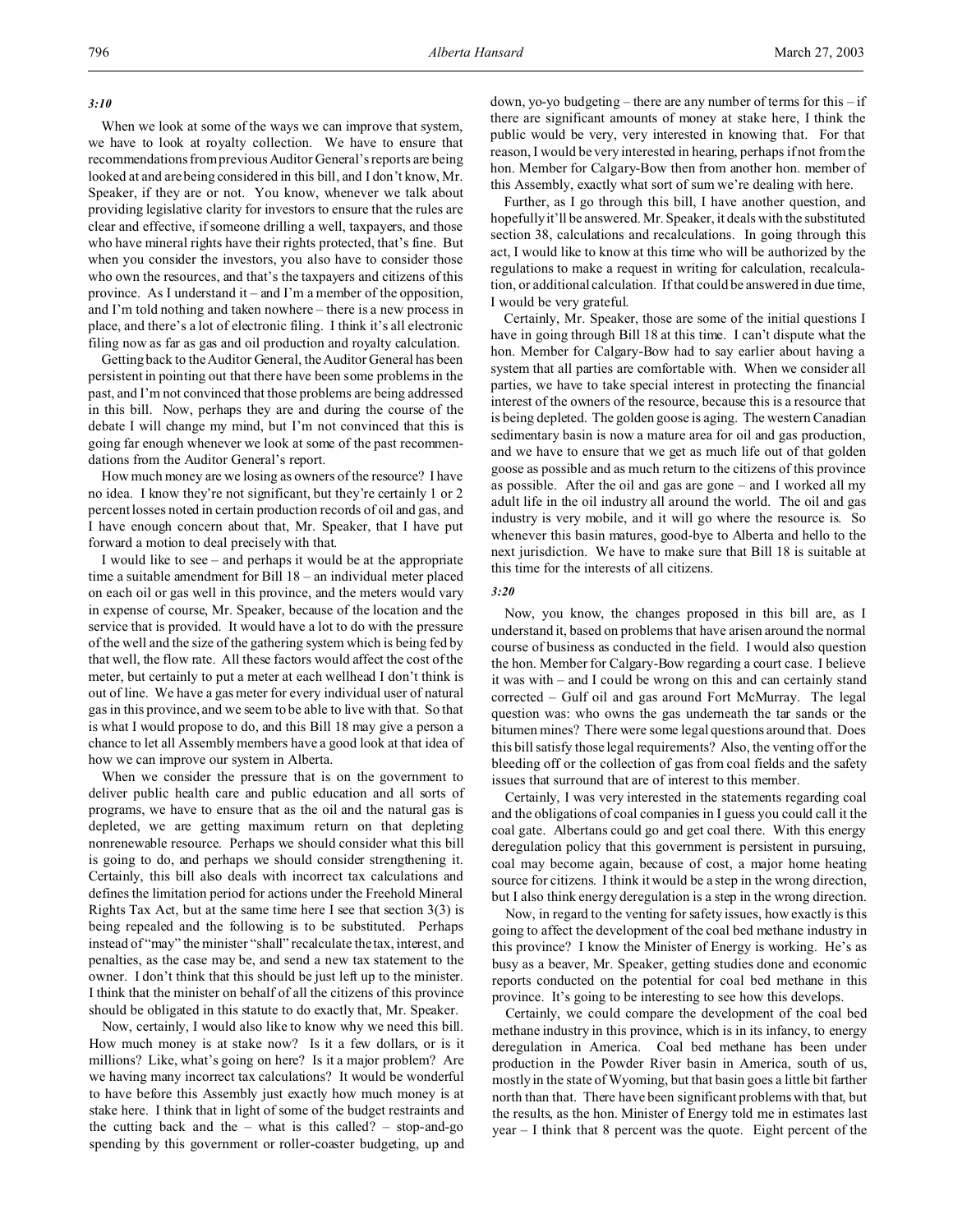lower 48's gas production is coming from coal bed methane, but there's the issue surrounding water and surrounding leases. Apparently, you need quite a bit of public land in order to get a coal bed methane system going. You need a lot of wells. You have to have more wells than you do for a gas field. But they're dealing with this in America. They've made some mistakes, and I certainly hope we're going to not make the same mistakes. The Americans made mistakes with energy deregulation, and we followed through blindly and made the same mistakes. I'm hoping that we're not going to do that with coal bed methane.

I see, with the right conditions, a very bright future for coal bed methane. If the hon. Member for Calgary-Bow could explain to me the implications for the development of the coal bed methane industry in this province, I would be very grateful. Certainly, you know, methane is a dedicated source of fuel for electricity generation. Perhaps the Minister of Energy has already got a policy on this, and I would be surprised and delighted to see that policy, because it would reduce, as I understand it, our greenhouse gas emissions, Mr. Speaker. [interjection] Well, we could have this as part of our provincial strategy on Kyoto. It certainly would work into the plan, and maybe that is part of the government's plan. Perhaps this Bill 18 is a quiet part of that plan. I don't know for sure, but I guess, as I said earlier, that only time will tell.

Whenever we think of the potential for coal bed methane and when we think that there are estimated remaining established reserves of natural gas of 43 trillion cubic feet and that the National Energy Board predicts that the unconventional supplies of natural gas will be required by 2008 to meet rising demand – and that's not much beyond the next election; that day is coming very quickly – we could have almost double that amount, if not greater, in potential coal bed methane reserves. So for the hon. member to stand up and tell me that my cautions about this bill are wrong would be delightful in light of how important this energy industry is.

Thank you, Mr. Speaker.

**The Deputy Speaker:** The hon. Member for Edmonton-Riverview.

**Dr. Taft:**Thank you, Mr. Speaker. I'll have a few comments on Bill 18. I appreciated the comments, the wise words of wisdom from the Member for Edmonton-Gold Bar.

**Mr. Zwozdesky:** As always.

**Dr. Taft:** As always, as the Member for Edmonton-Mill Creek says. It's an important bill. Anything having to do with the royalties and the management of Alberta's petroleum reserves is an important bill. Anything addressing the way royalties are calculated . . . [interjections]

**The Deputy Speaker:** Hon. member, you're having some competition from your own side as well as the other side, and I wondered if in the stillness of the afternoon we could abide by the rule of only one person talking at a time.

**Dr. Taft:** They can't help themselves, Mr. Speaker. They're responding to my comments, I'm sure. Support and applause: I'm sure that's what's intended.

So to get back to my comments, I was saying that this is an important bill. The issues involved are complicated because of the stakes. The stakes are very high. The thing that's at stake here is the very future of society in Alberta, the very future of our economy, the future of our prosperity, the size of the population, the quality of the environment. All those kinds of things are at stake here. So these

kinds of bills are of enormous importance, and it's going to take us some time to sort out all the issues that are involved in this piece of legislation. A few have already come up in the brief comments that have been directed towards this bill, and I would add a few of my own.

Now, to the extent that this perhaps simultaneously streamlines and tightens the management of the royalty system and the Mines and Minerals Act in the province, to the extent that that happens, it will be a good thing. As usual, though, it's a bit hard to tell exactly where this legislation is going to end up, because so much of it is passed over to regulations, passed through the Lieutenant Governor in Council; in other words, through cabinet. I don't believe those regulations have been made public. I'm not sure they've even been established yet. So we are, as unfortunately so often happens in this Legislature, debating something about which we are only given partial knowledge, and I find that difficult and frustrating.

*3:30*

There has been a lot of debate around the management of the royalties of Alberta's energy resources, petroleum resources. I have had discussions with various people about the royalty regime for the oil sands plants, and I think there are some serious questions that we need to stay on top of with those royalties. Frankly, many critics would say that the current system, which allows these huge corporations to build their plants by financing them through a royalty concession and therefore at public cost, is too generous, that in fact the bottom line of that is that the public is paying for those oil sands plants. People on the other side will argue that what we're doing is putting in place the infrastructure so that down the road the royalties will flow into the provincial treasury and that if we didn't give those enormous royalty concessions, we wouldn't have those plants built. I think there's merit on both sides, but I am concerned that we have put in place a deal with oil sands royalties that needs to be very, very closely watched. I'm concerned that over the years there's room for abuse of that system.

Those kinds of principles come to bear on all of the management questions about royalties on all of Alberta's gas and oil reserves. Are we putting in place mechanisms that can ensure that the legislation and regulations are properly enforced? The hon. Member for Edmonton-Gold Bar, for example, suggested metering on every producing well, and that sounds like a reasonable request. I know that I have had people approach me, people with considerable experience and expertise in the field, expressing a lot of concern that we are not sufficiently enforcing the royalty rates in Alberta, and as a result an important volume of oil and gas is produced and slips through the cracks of the system, and the public never collects the royalty on that oil or gas. That's just a complete write-off to the public treasury and a direct subsidy to producers if that is happening, and certainly questions have been brought to my attention on this issue.

I also would like just to raise a different question here, and I'm going off some comments made by the Member for Calgary-Bow when she spoke about, as I understood it, drilling through layers of resources. Perhaps you're seeking oil at the bottom of those layers – it's the deepest layer – and you might go through gas. Then the question arises: how is that gas managed? How are royalties charged on it? How do we ensure that the public purse gets full value for that gas?

A few weeks ago I heard of a different sort of situation, but in principle it's related, and I think that given the work of the Minister of Environment on water resources, it's very timely. I was told recently of a farmer who has tremendous concern because an oil well has gone through the water aquifer and is disrupting the water flow for the farmer. In fact, it's not just disrupting it.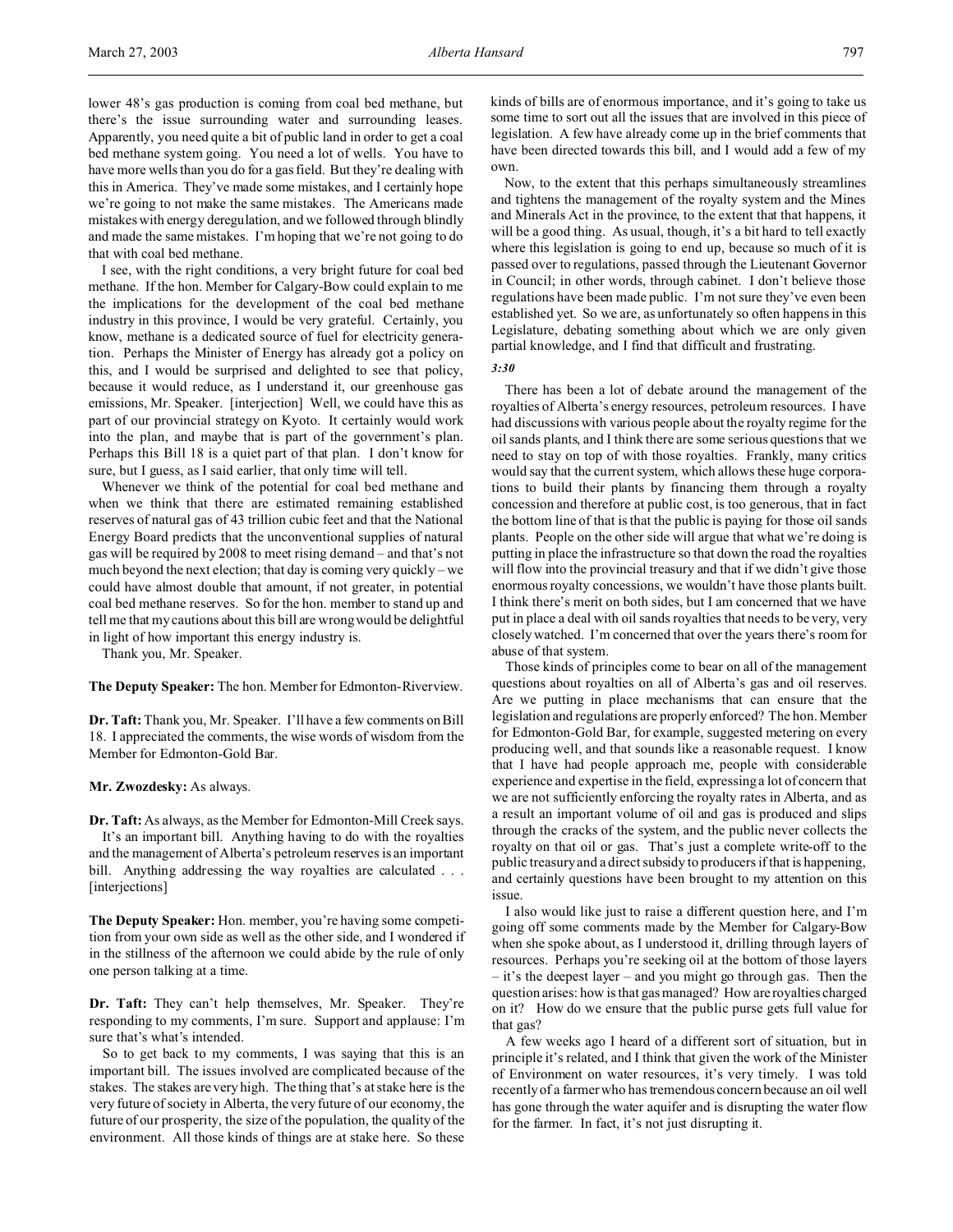**Mr. Smith:** Do you have proof of that?

**Dr. Taft:** The Minister of Energy is asking me if I have proof of that, and I guess I'll have to wait till committee, but I do. I know the exact case, and I'd be interested in his uptake on the issue. Maybe we can follow that up at a later date.

This farmer's perspective or view of the situation – and the farm is in central Alberta northeast of Red Deer – is that the farmer didn't even know that the oil company had put in a water well. There were several oil wells on this piece of land. They all looked the same. It turned out after the fact that one of them is pumping water that the oil company, as I understand it, is using to increase the flow in the oil wells. So we are losing the water resource, the farmer is losing the water resource, and I throw that issue out here. I don't know if it would ever relate specifically to this amendment, but the principle is the same, where we have an oil well going down through various layers of resources to that pool of oil. What happens to all the resources that that oil well encounters on the way down? It may not just be natural gas. It could be water. It could be something else. So it would be interesting to know how we as a province manage that kind of an issue.

I've read recently of new technologies of metering, photonic metering, and that may allow us to more precisely and easily measure what flows out of Alberta's oil wells and gas wells and coal bed methane production and so on and ensure that we are collecting a fair royalty from that resource. So metering is an important issue that's going to come up: the actual rates themselves, how those will be audited, what happens to collateral resources that are encountered in this work, how royalties will be administered. Ultimately, as the Member for Edmonton-Gold Bar said, it would be fascinating to know the total value of what's at stake here. We're talking about tens of billions of dollars. It's a huge, huge issue for us. I know there are many, many other pieces of legislation that affect that industry, but this is one of those, and it is of direct relevance.

Those are some of the principles that I think we'll be pursuing as we go into committee, questions we'll be asking. Maybe the government members can anticipate some of those issues and help us with the answer.

So with those comments, Mr. Speaker, I would like to move that we adjourn debate on this bill at this time. Thank you.

[Motion to adjourn debate carried]

head: **Government Bills and Orders** head: Committee of the Whole

[Mr. Tannas in the chair]

**The Chair:** I'll call the Committee of the Whole to order. For the benefit of those in the gallery this is the informal part of the Assembly. Members are allowed to move around, so they won't necessarily be in the seat that you see if you have a diagram. This is where we are allowed to go through a bill clause by clause and to propose amendments and that kind of thing.

## **Bill 22 Child and Family Services Authorities Amendment Act, 2003**

**The Chair:** So without further ado, are there any comments, questions, or amendments to be offered with respect to this bill? The hon. Member for Edmonton-Riverview.

**Dr. Taft:** Yes. I just have a few comments here. I'd like to get on

record my concern that there is a trend developing in the government towards a series of regions in the province, co-ordinated boundaries for regional health authorities, for children's authorities, and down the road I am concerned that we may see the same thing being imposed on municipalities, on school boards, and who knows what else. So I have concerns that this bill is a step in a fundamental restructuring of the way that this province is organized and the way that we govern ourselves and may be part of a larger scheme this government has to create a handful of fiefdoms, they could be called, around the province through which all public services are administered.

#### *3:40*

If that is the trend here – there's certainly been speculation on that possibility with school boards and speculation, I think, fed by some government members at some point on that same possibility with municipal governments. So I'm not sure that that's what the citizens of Alberta want. Whether it is what they want or not, they should be openly consulted on this process, and I don't think there was much consultation at all on the rearranging of the boundaries and the board structure for the children's services authorities. So those are some concerns I have there.

I am also of course concerned about the erosion of local representation on these authorities. I know this bill is intended to help those authorities retain some local representation, but we are seeing a consolidation of power in this province and to fewer and fewer democratic structures. We're seeing more and more boards appointed by this government having more and more power, more and more money to spend, more and more information on the intimate details of people's lives, whether it's Children's Services, whether it's health, whether it's perhaps down the road a school or a municipal government. So if this is part of a pattern towards creating a handful of regions in this province, all of which would be governed by handpicked appointees from this government, I think the government should come clear and consult openly and freely and see if that's what the citizens of this province want.

Thank you, Mr. Chairman.

**Ms Evans:** Just a very brief comment, Mr. Chairman. The intent of this amendment to the Child and Family Services Authority Act is to add representation given the expanded nature of the authorities. In the consultation process for selecting board members, there has been a panel selected from other publicly elected or appointed officials, and the consultant that has been involved, the hon. member opposite will be delighted to know, has in fact been a candidate federally for the party which the hon. member serves as a part and has certainly been involved.

**Dr. Taft:** Point of order.

**Point of Order Clarification**

**The Chair:** A point of order has been called, hon. minister. So Edmonton-Riverview will explain his point of order, and then you'll have a chance to rebut. Then we'll go back to you after a decision is made.

Your citation, hon. member?

**Dr. Taft:** Just give me a moment here. Is it 23(h), (i), and (j)? Oh, we've heard them all before. I just would like to make clear to the minister two or three things. There is no connection between the federal Liberal Party and the party which I belong to. I am not now nor have I ever been a member of the federal Liberal Party. So I would appreciate her correcting the record on that.

Thank you.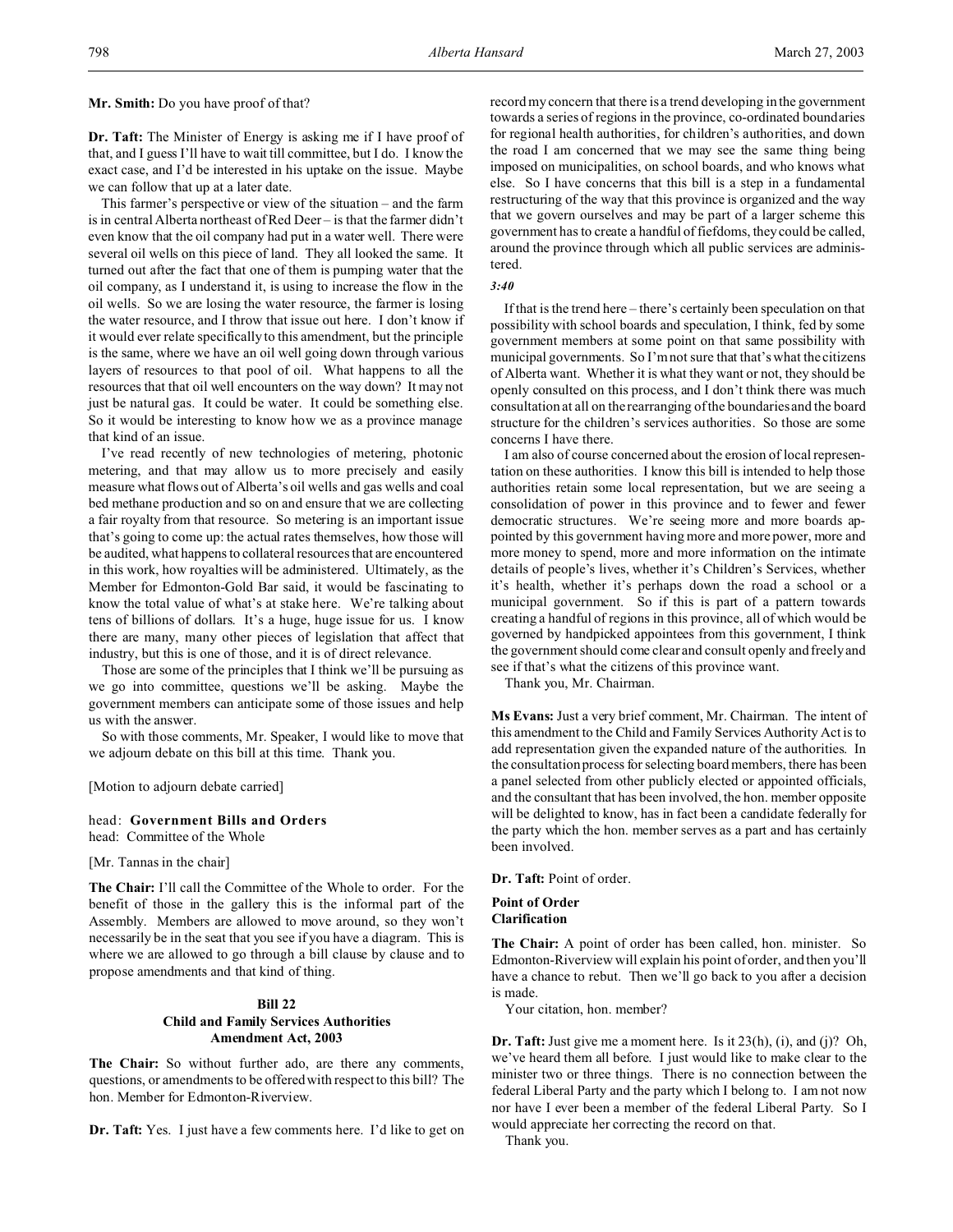**Ms Evans:** Thank you for the clarification. Clearly, Mr. Chairman, I meant no insult to the hon. member, and I do retract.

## **Debate Continued**

**Ms Evans:** I would just point out that this establishes no trend. We had consulted with the boards six months into the new year in 2002, endeavouring to elicit from them their attitudes about some consolidation.

One additional point. The boards when struck originally were recognized as having certain constraints to being efficiently structured because of the sparsity that related to some of those boards. So the following through with the same pattern as the health authorities was done to continue to keep administrative efficiencies there but in no way meant any disregard for the communities. In fact, over the last year we've added additional dollars through family and community support services to provide prevention for children having to be served in the child welfare system.

Again, Mr. Speaker, the intent of this amendment is to enable us to provide more adequately and a more expanded membership for those boards so that we can serve the very disparate regions that are available.

**The Chair:** The hon. Member for Edmonton-Centre.

**Ms Blakeman:** Thanks very much. I just want to raise a couple of points very briefly while we're in Committee of the Whole. I know that the Official Opposition critic on this bill has already spoken at second and had advised members of this caucus to approve the bill and allow it to move along quickly, which we've been happy to do today. I wanted to make just a couple of points, or perhaps the minister could see them as questions that could be answered in third reading.

When the idea of the children's health authorities was being contemplated, there was a great deal of discussion and organization around a fourth pillar, which was aboriginal. That seems to have been diluted or perhaps even fallen by the wayside. When I look at Bill 22, the Child and Family Services Authorities Amendment Act, 2003, a bill that is looking to increase the number of representatives on any given children's health authority, I wonder what is happening to that fourth pillar, that was to be an aboriginal pillar.

I will also echo the concern – and this leads out of this bill but may not be specific to this bill – that we're seeing a wider move to establishing regions in the province. I agree with the Member for Edmonton-Riverview that if in fact this is what's going on, then I think we should fess up on it. Part of my concern when we went from I think actually 18 children's authorities down to 10 – when I hear of funneling down of administrative authorities, which is what this is, I'm reminded of amalgamations that we have seen, bringing together a larger group into a smaller group, in other parts of the country. I think the lessons that we've learned from some of them are that we really need to make sure that the representation continues, which is in fact what the minister is trying to accomplish with this bill, that even though we've now got 10 authorities instead of 18, the representation from a larger authority continues on the board and that the representation is good.

However, I question whether it will create administrative efficiencies, because when you take a large enough area, you in fact have to go back and put more people in place so that you are still in touch with the outer regions, and we then create two layers. We've got the new layer that was created, and then we end up with a sublayer in every single little area that needed to be pulled together just so that we can keep up with that representation and the strong connection back to the many little communities that are made up here. In fact, it ends up costing more because you end up having the 10 regional authorities, but then the authorities themselves are each now going to have to go back and set up little sort of satellite ones. That potentially could happen, so I think it's just something to guard against.

Those were the two issues that I'd wanted to raise when I looked at the bill briefly, and of course I wanted to state our intention of assisting the minister with speedy passage of the bill. The Official Opposition is often accused in this House of dragging things out. Therefore, I'm obliged to get up and put it on the record when we do actually facilitate reasonable movement. It's important to do that. In fact, I think it's fair to say that about 80 percent of the bills that pass through here do receive a fair amount of co-operation from the members of the Official Opposition and, indeed, speedy passage.

Thank you for the opportunity to make those points.

[The clauses of Bill 22 agreed to]

[Title and preamble agreed to]

**The Chair:** Shall the bill be reported? Are you agreed?

**Hon. Members:** Agreed.

**The Chair:** Opposed? Carried.

The hon. Deputy Government House Leader.

*3:50*

**Mr. Zwozdesky:** Thank you, Mr. Chairman. I would move that the committee now rise and report Bill 22.

[Motion carried]

[The Deputy Speaker in the chair]

**The Deputy Speaker:** The hon. Member for Calgary-Lougheed.

**Ms Graham:** Thank you, Mr. Speaker. The Committee of the Whole has had under consideration and reports Bill 22.

**The Deputy Speaker:** Does the Assembly concur in this report?

**Hon. Members:** Agreed.

**The Deputy Speaker:** Opposed? So ordered.

head: **Government Bills and Orders** head: Second Reading

*(continued)*

**Bill 26**

## **Corrections Amendment Act, 2003**

**The Deputy Speaker:** The hon. minister.

**Mrs. Forsyth:** Thank you, Mr. Speaker. It's a pleasure to rise today to move second reading of Bill 26, the Corrections Amendment Act, 2003.

It is my hope that the amendments to the Corrections Act that I am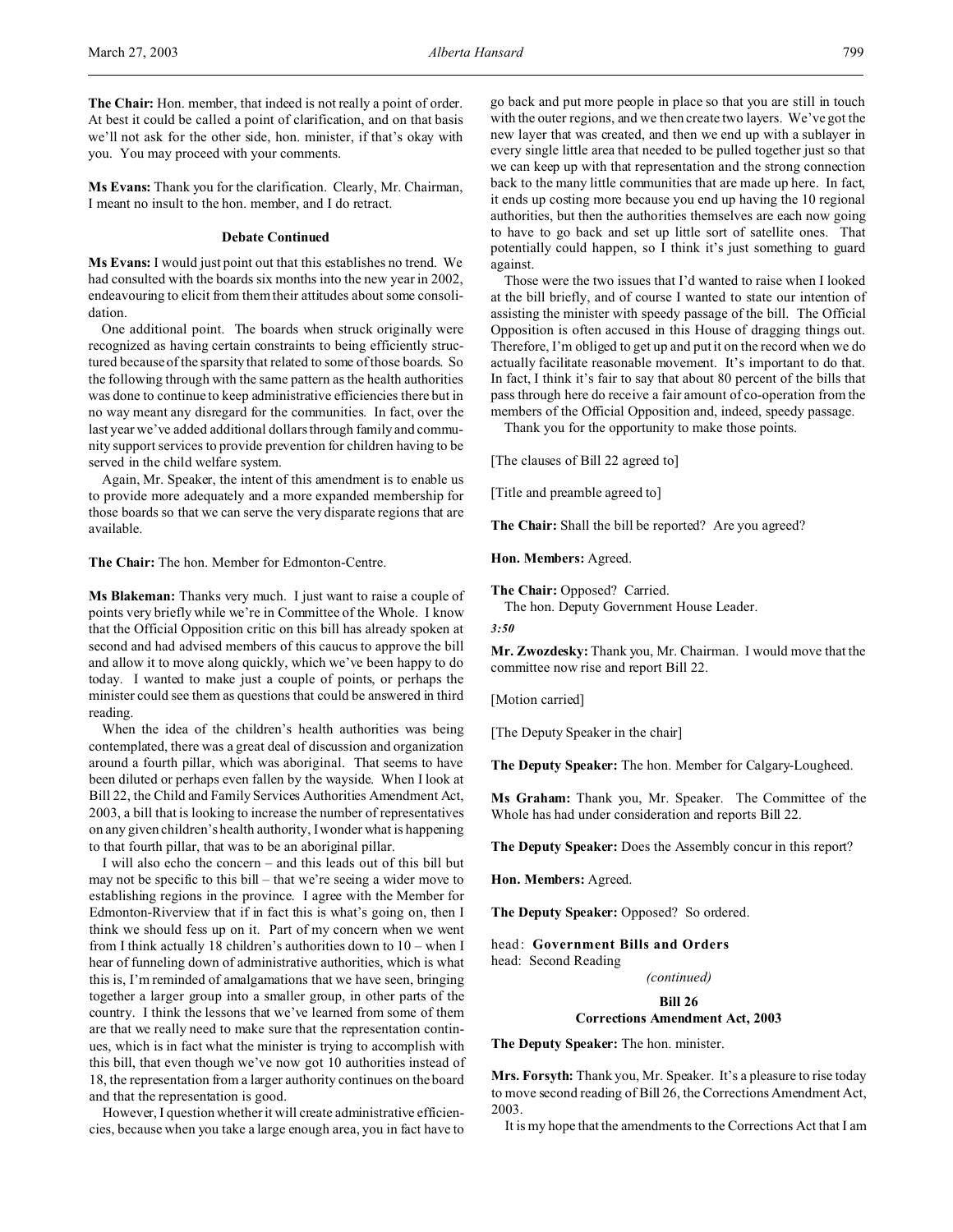proposing will enhance the safety of our corrections officers and our inmates by focusing on eliminating weapons and gang-related activities in our correctional facilities. In addition, these legislative changes may help inmates address their drug problems while they are serving in our correctional facilities. I fully acknowledge that a high percentage of inmates come into our correctional facilities with drug and alcohol problems. Often these problems are the basis of their criminal activities. For the sake of the inmates, their families, and the society as a whole, we provide programs and we provide counseling to try and address the inmate drug problems.

As well, these legislative changes may help our probation officers with inmates who have left one of our facilities. Inmates who have come to terms with their addiction and who recognize that they need help will be better able to benefit from community supervision.

Mr. Speaker, I know that the legislative amendments will not solve all the problems. However, I believe these changes will be an important additional tool to help inmates recover from their addictions. At present, we do provide drug and alcohol awareness programs for inmates. We also provide treatment for addictions under individual medically supervised addiction-withdrawal programs.

What I'm proposing is an additional method to help inmates, many of whom do not acknowledge that they need to keep clean and they need to keep sober, and that is to significantly reduce their ability to obtain drugs while they are in our facilities. I have called this a zerotolerance policy for offender use or possession. A large part of the program will involve an introduction of random drug testing. This program will encourage inmates to remain drug free because they have a better chance of being caught.

Typically, penalties for offenders discovered with drugs include a period of time in segregation and loss of visiting privileges. Mr. Speaker, Bill 26 will ensure that in these cases internal disciplinary hearings will be held. The disciplinary board will be compelled to consider reducing earned remission as a punishment. Currently an inmate could potentially earn a third of their sentence off for simply serving their time. The amendments will ensure that an inmate will have to earn their time off with good behaviour. The loss of remission will be in addition to any criminal charges that may be laid. Loss of earned remission will also be another tool to help deal with offenders who demonstrate assaultive or threatening behaviour toward staff and other inmates. The same will go for the offender found with weapons or involved in gang-related activities.

Let me say a few words about gangs in our correctional facilities, Mr. Speaker. Gangs exist in our facilities. Various gangs use our jails to recruit their new members. We are facing a problem, and it is one that Bill 26 will help address.

In summary, Mr. Speaker, I believe that random drug testing will act as a deterrent, it will help in surveillance, and it will help identify those inmates who need help. I believe that zero tolerance for weapons and gang-related violence will create a safer environment for both staff and offenders. Offenders need to fully appreciate that there are rules in place and that they are expected to live by them.

Mr. Speaker, it is a great pleasure for me to bring forward this legislation and to have it debated in this Assembly. The amendments to the Corrections Act that I am proposing in Bill 26 will hold offenders fully accountable for their actions for the time, however short in comparison with federal penitentiaries, that they are incarcerated in Alberta correctional facilities.

Mr. Speaker, thank you for the opportunity to rise today and speak on behalf of this bill. Through you I urge all members of the Assembly to support this initiative.

**The Deputy Speaker:** The hon. Member for Edmonton-Centre.

**Ms Blakeman:** Thanks very much, Mr. Speaker, for the opportunity to rise as the Official Opposition critic for the Solicitor General and speak in second reading to Bill 26, the Corrections Amendment Act, 2003. In speaking to the principle of the bill, I always look at bills to ask three questions. Is there a problem? Does it need legislation to fix it, or would legislation fix the problem? Thirdly, is this the legislation that would fix the problem?

I think the Solicitor General has outlined that there is a problem. I think we all know there's a problem, and if we don't, we haven't been paying much attention to the media. There's certainly a large problem with drugs in our provincial prisons and in the federal prisons. We know that there is gang activity and, even more chilling, that there is recruitment into gangs that happens in the prison system, and we know that there's a problem with violence and use of weapons against the staff and against other inmates. So is there a problem here that we need to be addressing? Absolutely. No question. I have to say that I'm pleased to see the government understanding that there is a problem and trying to do something about it.

My next question is: does it require legislation to fix the problem? If we know we've got drugs in prison and we know we've got gang activity and gang recruitment going on in prison and we have violence and the use of weapons, is legislation the tool to address these problems and to try and alleviate, minimize, or eradicate these problems? I think the answer is yes. We need to be able to empower the people that operate our provincial prisons to be able to put certain programs in place that work toward this, because we are dealing with a number of different constituencies here. We have the constituency of the prisoners, and those are people sentenced to provincial time, two years less a day. We have the constituency of the staff, who for the most part are employees of this government, employees of the Solicitor General's department. Under that, I would include support staff, administrative staff, janitorial, food preparation, et cetera. So that's the second constituency.

#### *4:00*

There is the affiliated constituency that comes from the family and friends of the first two, because certainly if the prisoners are affected or a staff member is affected by drug use that leads to disease, for example, or if someone is injured, that certainly affects the third constituency, which is their family and friends and, in fact, the wider public. Therefore, it is an issue that needs, I think, to be dealt with under legislation and to look for ways under legislation to make that possible, and that's not to say that there aren't programs that can be implemented without legislation. I think there are, and with political will and ingenuity there are a number of things that probably can be put in place without needing the legislation to do so.

Now, the final question is: is this the legislation that would accomplish all of that? This is where I start to struggle. In principle I'm certainly supportive of the minister's efforts in this area, but I feel that this legislation doesn't go far enough, and I have been critical of what is not contained in this bill that I feel should be contained in this bill. I'll put that on the record now.

What is in this bill as compared to a lot of things we've heard talked about as being in the bill but in fact are not specifically outlined here? What is in this bill is adding in the definition of illicit drugs, meaning alcohol or a controlled substance or any other substance that could be designated by the regulations. The definition of an illicit-drug test is added in. Then we get added into some of the sections things that people shouldn't do: bringing illicit drugs or causing illicit drugs to be brought into a correctional institution or possessing an illicit drug while in a correctional institutional, so bringing it in or having it on you. So those are the definitions that are added.

Then we have a series in the bill that is looking at implementing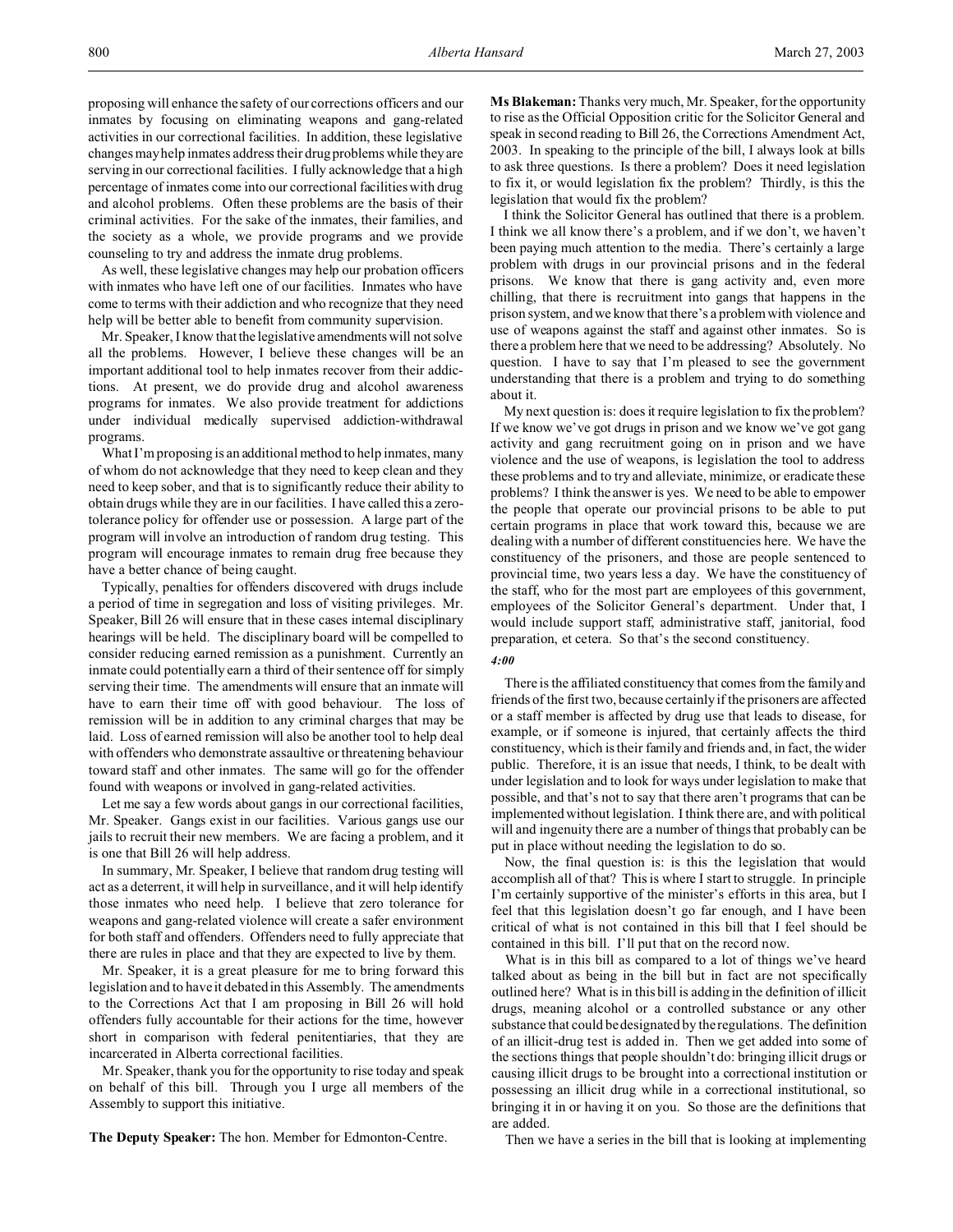the ability through legislation to conduct random tests and specific tests for illicit drug consumption. It's being able to test people to see if they have drugs in their system, and there are two kinds of tests that are talked about or contemplated by the legislation. One is a random selection, and the second is very specific if someone has a reason to believe that an inmate is under the influence, if I may use those terms. There's a third section which is sort of a regulatory requirement that if we have an inmate going into a situation that requires that people are guaranteed to be clean, let's put it that way, so going into a community program or into, for example, an alcohol abuse reduction program where they're required to be clean, there's another reason to be testing them to make sure that they are.

So what we have so far are definitions, and we have testing for illicit drug use.

Then there's a section in the bill that discusses punishment and opens up some other areas that could be levied as punishment for inmates. The most obvious and specific one that's being opened by this amending bill is to talk about losing earned remission, and the minister had already spoken briefly about that, that there is a format, a program, a structure by which inmates for a particular good behaviour earn time off towards their whole sentence. What's being contemplated by this bill is that should they contravene any of the rules or the legislation or the regulations in fact, the board, the director, or a panel could now take away some of that earned time off for good behaviour, also known as earned remission. So that's really a punishment section.

Then we have a section that allows for the making of regulations around searches and drug testing. Essentially that's the end of the bill.

So I'm curious, and I look to the minister to point out where in the bill – or perhaps she contemplates it coming under regulations somehow – we have things laid out like zero tolerance on violence or zero tolerance on gangs, because the only place those are really spoken of or referred to in this act is around the punishment section, in which it's detailed: here are some considerations where people may have breached it, and if they do breach it, then we can consider looking at loss of remission as a punishment for it. But nowhere in this four-page bill – and actually on the fourth page there's one sentence that talks about proclamation only, so it's really a threepage bill – is it talking about and outlining a program or a legislative authority to do anything with gangs or violence or with drug use. Now, the minister rightly laid out that there are number of programs already available that don't require legislation to be implemented and are available currently in the corrections system.

## [Mr. Renner in the chair]

The minister referred to eliminating weapons, but in fact there's nothing in the act that actually does anything to eliminate weapons. As I said, the only place weapons are mentioned is under the punishment section and its listing under section 5(2), an appropriate punishment that the panel can consider doing, including the loss of earned remission, if the regulations or rules of one of the following has been broken, and the possession or use of a weapon falls under that, 5(2)(d). So it's really talking about punishment. It's not talking about any activity to get rid of the use or possession of a weapon. It's assumed here that the inmates would know that they would be punished by losing their remission time and would therefore not bring weapons in or not use weapons, but there's nothing else really said in the bill about weapons.

So to say that there's zero tolerance for gang activity or for use of weapons or violence, it really just doesn't appear in the bill. The minister may well be contemplating that under regulations, but when

I look, knowing how fond I am of regulations, in the bill under what is being additionally authorized by the bill under the regulations section, that's where we're talking about the ability to carry out searches and the illicit drug tests. It's not adding anything else beyond that.

One of my largest concerns about what is not addressed in this bill is harm reduction strategies. Now, I have talked about this a great deal because I think it's important. I look to members of cabinet to understand and uphold that they have a number of people's welfare under their care and that there is a duty of care that is expected from the kinds of programs and activities that the cabinet authorizes. I'd like to refer to some work that was done by the Canadian HIV/AIDS Legal Network, and I'm going to quote from a news release that they put out last November, November 2002, and it's just a little description of what they do.

The Canadian HIV/AIDS Legal Network is a national organization engaged in education, legal and ethical analysis, and policy development, with over 250 organizational and individual members across Canada. In 1996, the Legal Network released HIV/AIDS in Prisons: Final Report, containing 88 recommendations about what Canada needs to do to prevent HIV transmissions and address injection drug use in prisons.

There was an updated report released in November of 2002 which assesses the progress that has been made in implementing these recommendations within the federal and the provincial/territorial prison systems. I'll also note that the legal network is a nongovernment organization in special consultative status with the Economic and Social Council of the United Nations. So no slouch, this bunch.

Their conclusions are worrying. They would be the ultimate authority in my opinion on how well we're doing with harm reduction strategies in either the federal or the provincial prison systems, and in fact Alberta is mentioned as part of their report card, and where they're mentioned is not happy news. But I will come back to that.

### *4:10*

I note that as part of the preparation of this particular updated report card, those that were consulted in Alberta include the director of the temporary absence program from Alberta's Solicitor General correctional services division, the director of division support services from Alberta's Solicitor General correctional services division, and the hon. Minister of Health and Wellness. They were all consulted in the preparation of this, so we have to assume that those are pretty good authorities, and I'm certainly willing to take their authority on this.

Now, when we look at what the problem is – and on this I'm quoting from page 66, Action on HIV/AIDS in Prisons: A Report Card. The conclusion of the report says:

Although the prevalence of HIV among Canadian prisoners is at least 10 times higher than in the general community, far from enough is being done to prevent the spread of HIV infection in prisons and to provide prisoners living with HIV or AIDS with adequate treatment, support and care.

This puts "prisoners, staff, and members of the public at risk of their lives," and remember I talked earlier about those three constituencies of people, and there you have it again: prisoners, staff, and members of the public. Those in fact were the words that started out the 1996 report, and they were not able to improve upon that much when they went back and looked at the 2002 report.

Into this mix you can tell that between '96 and 2002 we've had to add another factor in, and that's hepatitis C. So where we used to be concerned about HIV/AIDS, we now have to be concerned with hep C under the same circumstances, hepatitis C, which I'll shorten to hep C with your permission.

The problem that we have here is that we do not have a consistent, across-the-board implementation of what we call harm reduction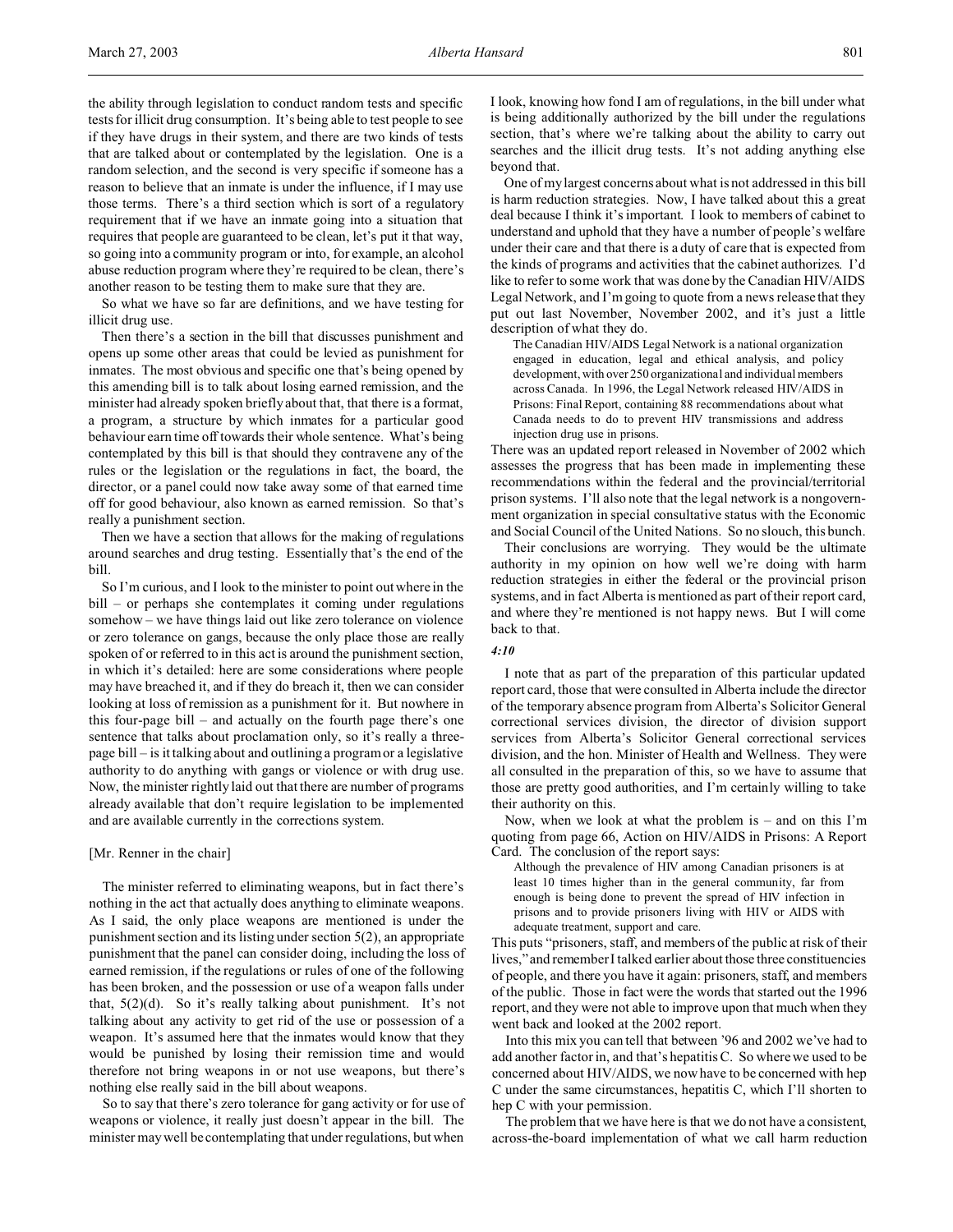strategies, and these are essentially denied to prisoners. So we've got jurisdictions that have just failed to embrace a harm reduction approach to drug use, and Alberta is one of them. That includes failing to provide adequate education to inmates about HIV and hep  $\mathcal{C}$ 

I'll quote again from page 67 of the report:

Prison systems have a moral, but also a legal responsibility to act without further delay to prevent the spread of infectious diseases among prisoners, and to prison staff and the public, and to care for prisoners living with HIV and other infections.

There we have the hep C coming in again. So it talks very clearly about the protection of the prisoners and protection of the staff.

Further on in the report it reflects upon the fact that these people live in wider communities – that's the third constituency I was talking about – and points out that the governments that are in charge of these various prison systems have a duty of care, a responsibility to prevent the spread of HIV and, I would add, hep C among communities. Prisoners are a community, and they furthermore go out into a wider community when they are released. I've heard the minister say that the average length of stay in the provincial prison system is 36 days, so we potentially can have someone contract this disease and then send them out into a wider community in which further harm can be done. So, essentially, protection of prisoners is protection of all of our communities, and I think it's important to remember this.

In no way am I saying that drug use is okay or that it should be made legal or, you know, that it's excusable in any way, shape, or form. I'm not. But I am saying that if you cannot eradicate drug use in prison – and we haven't been able to. Nor has any other prison system been able to successfully eradicate their system of drug use, at least none that I'm aware of using legal means. So we have drugs in our system, and I think that to not be implementing harm reduction strategies when we know of shared needle use, for example, and the various ways that these diseases can spread and we let these prisoners back out into a community, potentially to infect further, is a neglect of duty that is not acceptable from a government who has lots of information available to them to tell them that this is the likely outcome of their activities. So I am pressing the minister to include harm reduction strategies into this legislation and into the programs that she's anticipating here.

#### [The Deputy Speaker in the chair]

One of the issues that we struggle with the most is that the rate of infection of HIV and hep C in prisons is so much higher than in the outside population, and therefore the likelihood of it spreading is much higher because there are just more people infected with it. This is also about protecting our staff, and I think it's important that we remember that. The minister doesn't want to appear to be okaying drug use amongst inmates, but my concern is more about what happens to our staff.

I look forward to continued debate in Committee of the Whole. Thank you.

**The Deputy Speaker:** The hon. minister to close debate?

**Mrs. Forsyth:** No. Go ahead.

[Motion carried; Bill 26 read a second time]

#### **Bill 29**

### **Law of Property Amendment Act, 2003**

**The Deputy Speaker:** The hon. Member for Calgary-Lougheed.

**Ms Graham:** Thank you very much, Mr. Speaker. This afternoon I am pleased to move second reading of Bill 29, the Law of Property Amendment Act, 2003, which will have the effect of giving all mortgage default insurers operating in the province the ability to sue an individual for a mortgage deficit on a high-ratio residential mortgage after there has been a foreclosure on the subject mortgage property.

By way of background, Mr. Speaker, the Law of Property Act in this province sets out certain legal requirements for real property or land transactions and also contains the statutory authority for lending institutions to foreclose on mortgages. In these foreclosure rules section 40 of the Law of Property Act prevents lending institutions, when foreclosing on a residential mortgage, from taking action against an individual borrower beyond taking the property, even if that property is worth less than the amount owing on the mortgage. The general rule for mortgage enforcement in Alberta is that a lending institution can't sue an individual borrower for any deficit owing on a residential mortgage, and the lending institution can only foreclose on the property. This general rule began in 1939 so that farmers and others didn't lose the basis of their livelihood if they defaulted on a mortgage.

There is, Mr. Speaker, an exception to this general rule in favour of the Canada Mortgage and Housing Corporation, or CMHC, as it is commonly referred to. This comes about for this reason. Under the federal Bank Act a borrower is required to obtain mortgage default insurance if the borrower is borrowing more than 75 percent of the value of the mortgaged property from the lending institution, and these mortgages are referred to as high-ratio mortgages. The required mortgage default insurance, to which I have referred, as required under the Bank Act is available in Canada from the federal Crown corporation Canada Mortgage and Housing Corporation, or CMHC, under the National Housing Act, and it is also available by a private-sector company known as GE Capital Mortgage Insurance Canada.

### *4:20*

Now, section 43 of our Law of Property Act establishes that mortgages insured by CMHC are exempt from that general rule or that restriction that I mentioned before which prevents the lending institution from suing the individual borrower for any balance owing on a residential mortgage. As a result, Mr. Speaker, if an individual defaults on a CMHC-insured residential mortgage, CMHC will pay out the mortgage to the lending institution, it will foreclose on the property, and it has the ability to sue the individual borrower for any balance owing on the mortgage.

This exemption in favour of CMHC was first established in 1945, when there were no other companies providing this insurance, but that situation has now changed, Mr. Speaker. The exemption for CMHC gives CMHC a competitive advantage over its private-sector competitor, the previously mentioned GE Capital Mortgage Insurance Canada, and of course any other private company that may want to enter the mortgage default insurance business in this province. Under the current rules, if a borrower defaults on a GE Capital insured mortgage, GE Capital will have to pay the lending institution for any balance owing on the mortgage after recovery on the land, but it cannot sue the borrower to recover any deficit balance still owing on the mortgage. Thus, there is an imbalance or an unlevel playing field between CMHC and GE Capital.

Mr. Speaker, the proposed amendments in Bill 29 will level the mortgage default insurance playing field by, firstly, allowing all mortgage default insurers the ability to sue borrowers for any balance owing on a high-ratio mortgage and, secondly, preventing all mortgage default insurers from suing borrowers for any balance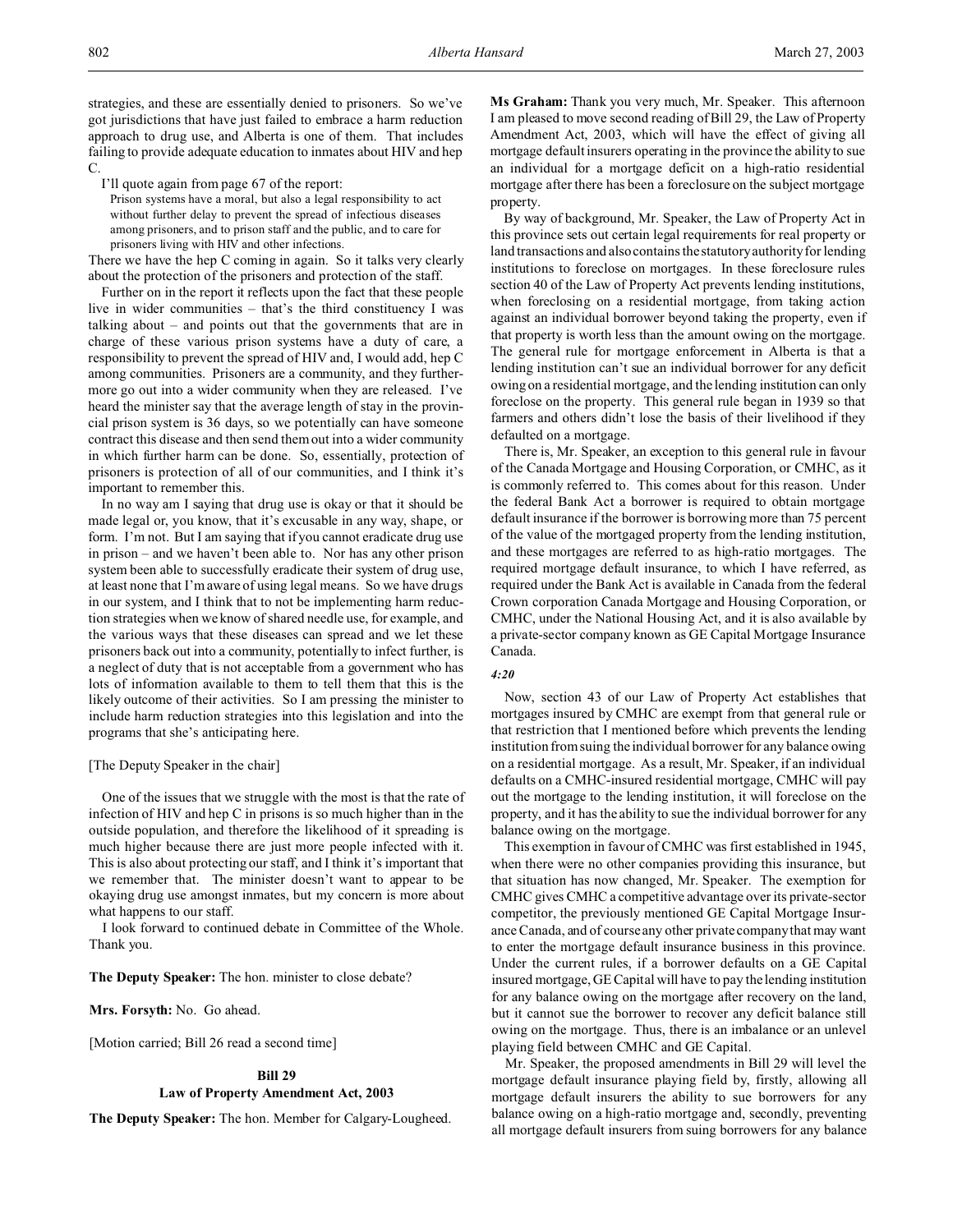Mr. Speaker, defining the term "high-ratio mortgage" for the purposes of our Law of Property Act will be done through regulation to allow further input on how the term should be defined and whether or not it should reflect the definition of high-ratio mortgage in the federal Bank Act, which, as I mentioned, is when the down payment is less than 25 percent of the value of the property.

Mr. Speaker, these amendments are designed to ensure that the two mortgage default insurers, CMHC and GE Capital, will operate under the same rules and that CMHC, as a federal Crown corporation, will not hold a competitive advantage over its private-sector competitor. The ability of mortgage default insurers to sue borrowers for outstanding balances is being limited to high-ratio mortgages under our proposed amendments. The reason for that is that highratio mortgages present a unique risk because borrowers only place a small down payment on high-ratio mortgages, and that being the case, in these high-ratio mortgages a small decrease in the value of the mortgaged property can result in the property being worth less than the amount owing on the mortgage.

Mr. Speaker, it is important to note that these amendments will continue to protect individual Albertans who have default-insured mortgages that are not high-ratio mortgages. In addition, the act will continue to offer protection to individual Albertans who have mortgages with lending institutions where the mortgages are not insured with mortgage default insurance. In these instances the lending institution's recourse will be limited to foreclosing on the property. Borrowers cannot be sued by either the mortgage default insurers or the lending institutions for any balance which may be owed on the mortgage.

In closing, Mr. Speaker, these amendments are in keeping with Albertans' belief that public institutions should not have a competitive advantage over their private-sector competitors. Those are my remarks in second reading.

#### **The Deputy Speaker:** The hon. Member for Edmonton-Gold Bar.

**Mr. MacDonald:** Thank you very much, Mr. Speaker. It was certainly interesting to listen to the comments from the hon. Member for Calgary-Lougheed in regard to Bill 29, the Law of Property Amendment Act, 2003. I would like to express my gratitude on behalf of the Liberal caucus and the research staff for the gracious help that has been provided by the hon. member in regard to this bill.

There are still many outstanding questions at this time, Mr. Speaker. There certainly seem to be two parties to date who have expressed an interest to this side of the Assembly in regard to the matters that are being discussed with Bill 29, and they are, as previously the House heard, the Canada Mortgage and Housing Corporation and GE. Now, one would not think that the General Electric Company has much of an interest in mortgage insurance. One thinks of turbines and electric motors and things like this, but certainly GE Capital Mortgage Insurance Canada is supportive of this bill. They argue and advocate that it creates a level playing field for all mortgage insurance companies in Alberta.

Now, by exempting them from the provisions, as the hon. member said, from sections 40 and 41 of the current Law of Property Act – and it is interesting to know that General Electric has a substantial presence in Alberta. This includes a new manufacturing plant for GE substation automation – that's a global business based in Calgary – and the Canadian head offices of two GE capital businesses. The GE railcar is in Calgary as well, and GE Capital Card Services is in Edmonton and has sales and service operations in this city for other GE-related businesses. In total, General Electric has 900 employees

and \$1.4 billion in assets in Alberta, and that is significant.

This company, in correspondence that's been provided to this side of the House, Mr. Speaker, indicates that the current Law of Property Act creates a double standard, and they go on to state that most lenders who provide high-ratio mortgages to home buyers – that is, with down payments of less than 25 percent of the property value – are certainly required to purchase mortgage insurance from either the CMHC or the GE corporation. Now, GE is CMHC's only current private-sector competitor, and as everyone knows, the CMHC is a federal Crown corporation. Whenever GE Capital Mortgage expresses concern about this perceived double standard, which places the government-owned company and private-sector companies on different footings in terms of their ability to collect on loans in default, it significantly restricts any private-sector company's ability to do business in Alberta because of the additional risk that they are exposed to.

*4:30*

Certainly, Mr. Speaker, we have to ask: why is mortgage insurance important? Mortgage insurance enables people who are entering the home market or home buyers for the first time who have a good credit rating to purchase a home with a down payment as small 5 percent of the purchase price and still get the same interest rates as they would have obtained with conventional mortgages. Mortgage insurance does this by protecting lenders from losses that result from a borrower defaulting on a mortgage at any time during its 25-year period.

Now, under the Bank Act all lenders who provide mortgages to home buyers who make down payments of less than 25 percent of the property value are required to purchase mortgage insurance. Our research has indicated that to date there has been contact, but the Canadian Bankers Association is still studying this issue in this bill. So I'll be anxious to hear back from them, Mr. Speaker, in regard to this matter.

The hon. member earlier talked about: why does an unlevel playing field exist in Alberta? It goes back to an amendment to the Law of Property Act in 1945 to provide an exemption for the Canada Mortgage and Housing Corporation at a time when there were no competitors to the Canada Mortgage and Housing Corporation. As a result, the amendment for CMHC did not contemplate privatesector competitors.

Now, it's interesting that all other provinces – and I think the hon. member mentioned this – except Saskatchewan make all borrowers responsible for their actions when their mortgages are insured by either GE or CMHC. In Saskatchewan, as I understand it, CMHC has no special status, Mr. Speaker. We have to wonder, you know: are the delinquency rates that much higher in Alberta than anywhere else, or what's going on? According to GE now Alberta has had Canada's best performing economy over the past five years, and this should mean a low rate of mortgage defaults, but that has not been our experience in Alberta. GE Mortgage's delinquency rate in Alberta is its highest in Canada. All this economic activity, all this supposed high disposable income, yet we find this going on.

Also, it is interesting to note that GE indicates that this has taken place even though GE Mortgage tends to be more conservative in its underwriting practices in Alberta. Our loan provisions here – maybe this is a caution or a warning bell. This goes back to the previous – I think it's 20 years ago now, Mr. Speaker. That would be this practice that went on here, and it was called dollar dealing. Now, certainly, according to GE Bill 29 in its present form encourages responsible borrower behaviour.

GE Mortgage entered the Alberta market – it's only been seven years – as a second provider of mortgage insurance. Up to that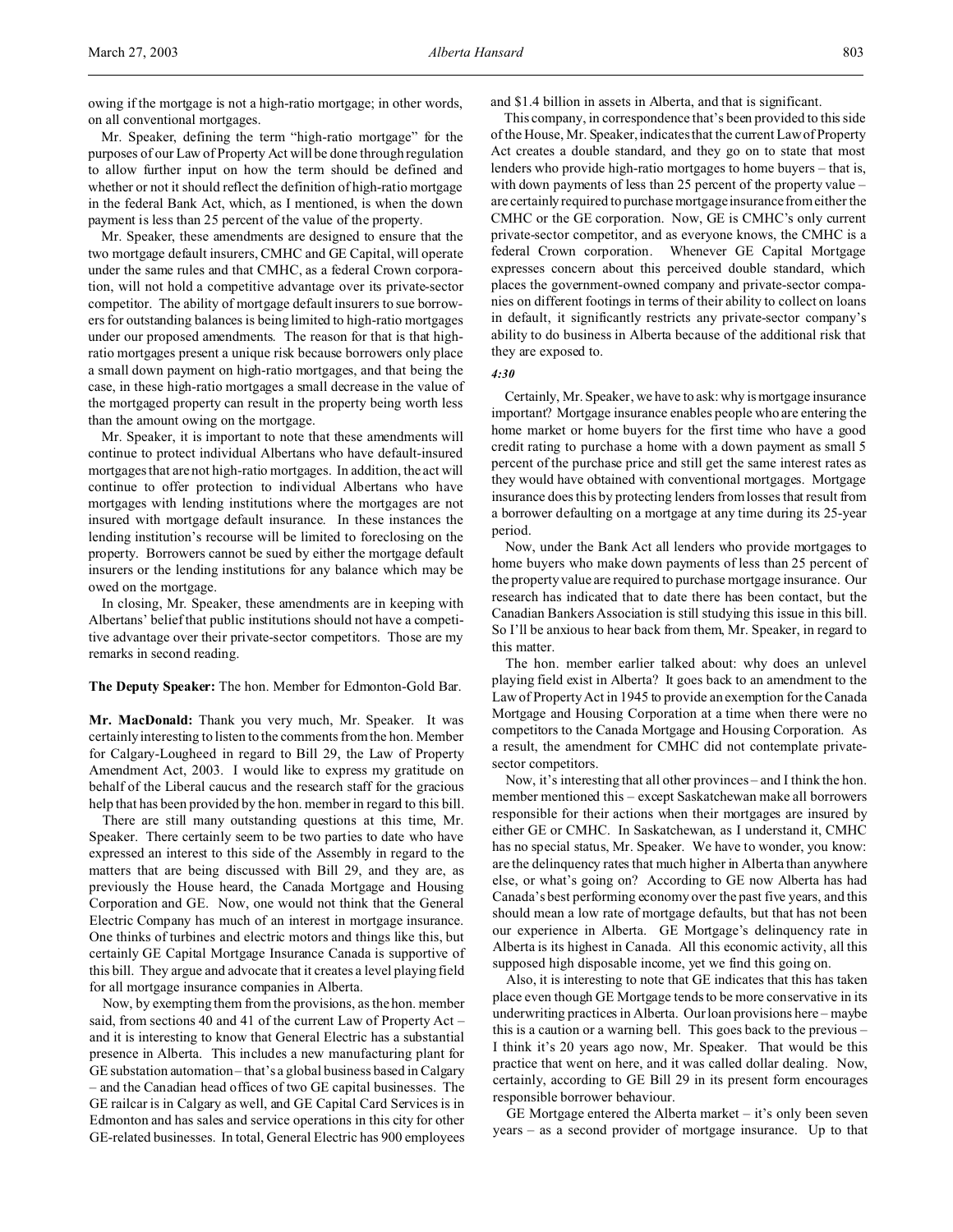point, most brokers, lenders, and lawyers only dealt with CMHC for their mortgage insurance needs. GE Mortgage's account representatives in Alberta are often asked about the effect the Law of Property Act had on GE when compared to CMHC. In some instances GE Mortgage has been contacted by Alberta lawyers who are trying to understand the difference between their clients and have specifically told them to confirm that unlike a CMHC insured mortgage a borrower cannot be sued with a GE Mortgage insured mortgage. Now, Mr. Speaker, some mortgage brokers are actively promoting GE Mortgage's insurance to borrowers specifically on that ground. This side of the House certainly hasn't heard from any of them, and I think I would welcome their views on this bill.

Certainly, when we talk about the advantages of changing the Law of Property Act – and the hon. member talked about promoting competition by leveling the playing field for all mortgage insurers in this province. I would have to question – and hopefully this will be answered in the course of debate – what new products, if we are to support this legislation and it is to become law, will be introduced to the Alberta market that previously would have been excluded from this province. I also would like an answer to this: what is the need to increase the availability of high-ratio financing across Alberta? Who is demanding this?

Now, I'm told that we can possibly reduce the level of defaults and minimize the negative impact on property prices during economic downturns. I would appreciate more information on this matter before one decides whether to support this legislation. When we consider, as GE does, that one of the advantages of changing the act would be to promote responsible behaviour by borrowers by discouraging people from defaulting on their mortgage when they still have the ability to pay it, how many of these practices are going on in this province now? That's GE's side of the story.

Certainly, the prairie regional general manager of another stakeholder that we consulted, the Canadian Mortgage and Housing Corporation, indicated that the bill does not fulfill its stated objective of leveling the playing field. There was a suggestion that GE Mortgage Insurance doesn't need the right to recourse offered by the bill that CMHC currently enjoys because CMHC is obligated through its mandate to take on riskier mortgages than is the private insurer who can handpick clients. Now, this is quite interesting, Mr. Speaker.

The general manager of the prairie region also advised that the consultation process for the bill left out the Canadian Bankers Association, and I know that we're still waiting for an opinion, as I stated earlier, from the Canadian Bankers Association. Their lawyers are having a look into this bill, and I'm going to be anxiously awaiting the correspondence in regard to that matter, and perhaps this will catch up with the Legislative Assembly next week.

Mr. Speaker, we need to ensure that everyone is satisfied with these changes, and I would caution all members of the Assembly that we hold off on this until we hear back from these stakeholders. Certainly, the hon. Member for Calgary-Lougheed suggested that this Law of Property Amendment Act is consistent with the federal Bank Act, but it would certainly be nice to hear from their own experts.

### [The Speaker in the chair]

Mr. Speaker, also at this time – I don't know how many more minutes I have here in the discussion – it would be good to have a definition of a high-ratio mortgage. It would be excellent to have the definition in the act, not in the regulations. We'll see what happens with this suggestion, but perhaps it would make members on this side of the Assembly more comfortable if that definition was in the statute and not in the regulations.

## *4:40*

When we consider the consultation process and we look at both parties involved in this, as I said earlier the Canada Mortgage and Housing Corporation and GE Mortgage, one has to hear both sides, Mr. Speaker, of the issue. The general manager of the CMHC prairie region goes on to state that it would be her preference to see an amendment to Alberta law that currently allows a person to assume a mortgage without qualifications. If the second person defaults on the mortgage, both the original and the second person can be pursued. Only the second person would be pursued if they had to qualify to assume the mortgage.

Now, there are a lot of issues here. In conclusion, we reserve our support for this bill certainly until we hear back from a couple of other stakeholders. It may seem like straightforward legislation, but if there was a significant downturn in the economy and there were a lot of people left with mortgage difficulties, particularly after they had purchased a new home with very modest down payments, I'm not so sure how these changes would affect them.

Again, Mr. Speaker, I will reserve any further comments on this bill until hopefully I get an opportunity to hear back from some other groups that we have contacted in regard to this matter. Thank you.

**The Speaker:** The hon. Member for Edmonton-Riverview.

**Dr. Taft:** Thank you, Mr. Speaker. I won't speak at great length here. I do have a handful of issues to raise and questions to perhaps just begin directing at the Member for Calgary-Lougheed or anybody else who wants to respond to them at some point.

As I read through the material on the bill and the bill itself, I must say that my sympathies don't automatically lie with huge financial institutions, especially when they're in a relationship with an individual borrower, nor am I saying that I'm automatically opposed to them. I have accounts at a major bank, and they're as reasonable as all banks can be, I guess. They don't necessarily give me good service fees unless I'm very sharp with them.

The reason I raise that is that I see this bill as frankly doing a favour for a very large financial organization, and I do wonder if that favour might not be at the expense of individual Albertans who are perhaps through no fault of their own in financial straits. They might enter into a high-ratio mortgage and they get injured; they lose their job. I certainly remember a time in the mid-80s when tens of thousands of Albertans were losing their jobs when the economy tanked. I'm not keen on entering into a law that would give a huge multinational – in fact by some measures I think GE is the largest multinational in the world, certainly in the top three or four. I'm reluctant to enter into a law that would give that multinational power to pursue Albertans who are bankrupted or broke through bad luck, bad circumstances, through no fault of their own.

On the other hand, I do recognize that people need to borrow money, and lenders need some security, or they'll stop lending, and then we're behind on that account too. So really it is a matter of balance. The thing to me is that I don't know what's been wrong with the system to date. I haven't heard anything about this issue in my constituency office. I'm not sure what's behind this bill coming forward at the moment, whether perhaps GE has been lobbying on this particular issue or not.

So this is going to be a matter of weighing things out, weighing what's in favour of the individual Albertan and what's in favour of, frankly, a giant multinational. I do notice one thing here, that the profits and revenues from this business, when we allow GE greater access to the market, are going to flow right out of the province and, indeed, ultimately out of the country. I'm concerned. It's the same pattern, the same principle I've seen followed with bringing Direct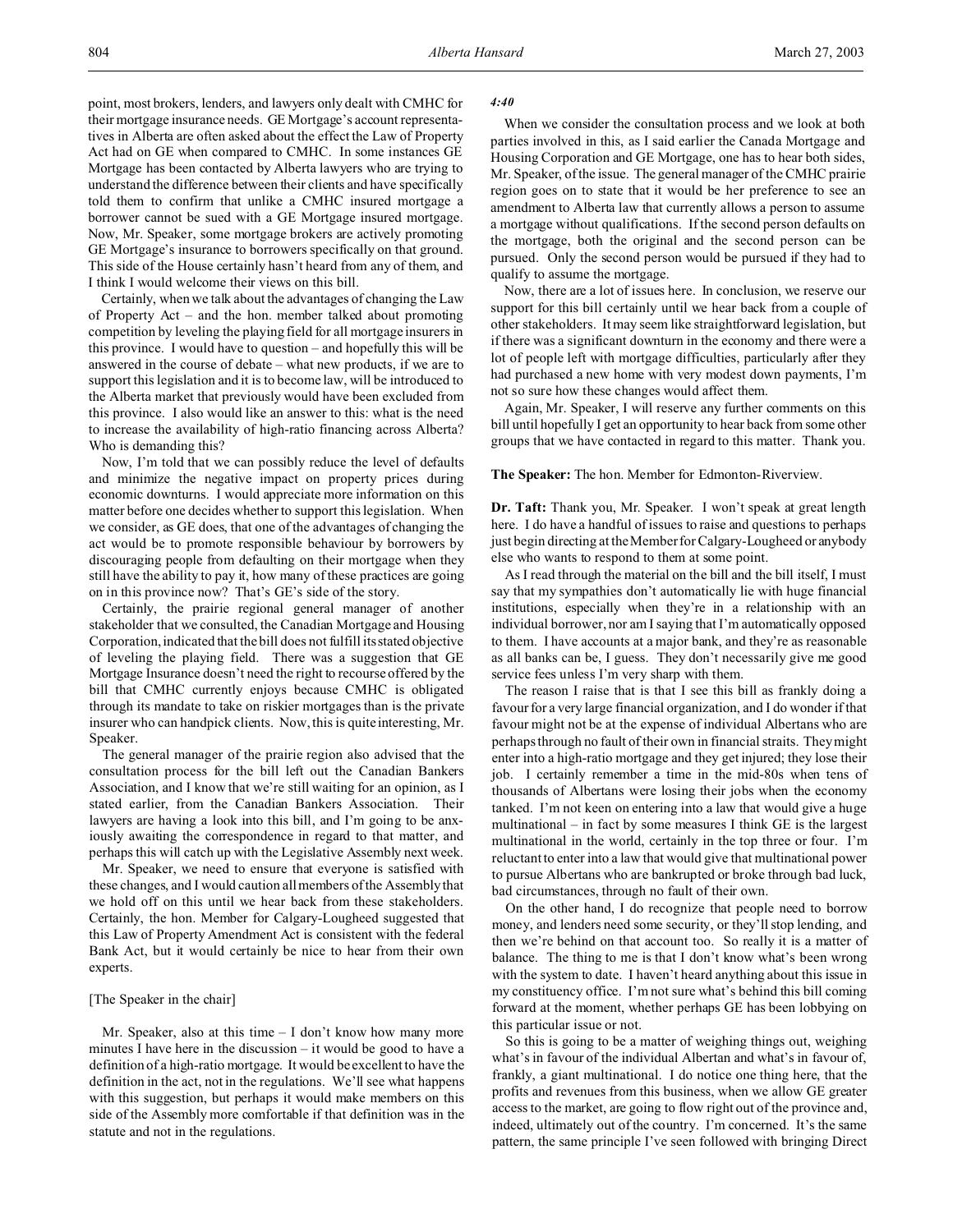Energy into the electricity market, replacing ATCO. We know that when ATCO is in the business and making a good profit, that money stays with Albertans, just as we know that when Direct Energy takes over and makes its profit, that money is going to flow out, ultimately, to headquarters in Britain. So tough issues here.

One of the things I would ask the Member for Calgary-Lougheed to provide perhaps when we're in committee would be some examples of how this issue has unfolded in real life. Are there times when GE has been left out to dry because we haven't had the proper legislation? What has the impact of that been on GE? It would be interesting to find examples on the other end, where people perhaps have lost their capacity to sustain a high-ratio mortgage, defaulted on the mortgage, and then might at some point find themselves exposed to a lawsuit from a huge multinational. How does that dynamic play out? Has Canada Mortgage and Housing followed that course since it has the right to do so? Has it followed it very often? What have been the outcomes? Those examples, those stories are often very valuable in helping to understand how a piece of legislation like this plays out.

One other issue that comes to my mind: clearly, if this bill passes, we are shifting the financial risks from a multinational to the individual Albertan. We are lightening the risk load, the risk exposure of GE, and we are transferring that burden to the individual Albertan, so it's a shifting of risk. At the very least, if GE is having its risks reduced, its financial exposure reduced, then I would hope that they would commit to lowering their interest rates and perhaps improving the terms under which they loan the money. After all, if they are charging extra, and presumably there is some kind of a premium for insuring these mortgages, then maybe that premium should be reduced if they're facing fewer risks as a result of our perhaps passing Bill 29.

So at this stage, those are some of the principles I'd like to explore here: some of the issues around fairness, money staying in Alberta, money going out of Alberta, risks on the individual versus risks on what is, after all, an enormous, enormous corporation. Gosh, I'm a little reluctant to expose individual Albertans to duking it out one on one with GE. Why should I do that? The Member for Calgary-Lougheed has to convince me why I should support doing that.

With those comments, Mr. Speaker, I would move that we adjourn debate on Bill 29. Thank you.

[Motion to adjourn debate carried]

# *4:50* **Bill 31 Local Authorities Election Amendment Act, 2003**

**The Speaker:** The hon. Member for Grande Prairie-Wapiti.

**Mr. Graydon:** Thank you, Mr. Speaker. I'm rising to move second reading of Bill 31, the Local Authorities Election Amendment Act, 2003.

It's a very important piece of legislation in Alberta. It sets out the procedures for the conducting of elections of municipalities, school boards, and some other local authorities. The government acknowledges the key role of the Local Authorities Election Act and is firmly committed to ensuring the act's continued viability and relevance. To further improve upon the act, the government has concluded that additional amendments are appropriate. There's been a lot of consultation, and the proposed amendments certainly would clarify the election process for stakeholders and ensure that the process remains current and valid for future elections.

The proposed changes under Bill 31 would accomplish some of the following. It would accommodate those requiring assistance in

the voting process by providing greater access for incapacitated electors and assisting those unable to read or understand English. Examples include authorizing the deputy returning officer to extend the boundaries of the voting station to include the closest point of access that the incapacitated elector can attend. This would provide assistance to those unable to read and provide blind voter templates when requested.

The proposed changes would also ensure integrity in the administration of oaths by, for example, requiring agents to take the official oath in the performance of their duties and prior to entering the voting station. It would clarify the duties and responsibilities of election officials by allowing returning officers to record their objections if they feel the candidate or voter to be ineligible and clarify that the responsibility for filing proper nomination papers rests with the candidate, not the returning officer.

It will create greater consistency between summer village voting and elected authorities by standardizing time lines and voting patterns. Examples include extending the time for receipt of nominations for summer village votes consistent with other local elections and clarifying residence requirements for summer village residents. It would ensure fairness and equity in the nomination process and create flexibility in that process. This is accomplished by providing consistency between school board and municipal elections in the requirement of signatures on nomination forms and ensuring consistency in the retention and inspection of nomination papers and ballot counts.

It would balance electors' privacy rights with a candidate's right to access information by providing greater consistency with the Freedom of Information and Protection of Privacy Act and outline the role of enumerators, campaign workers, and candidates. Proposed amendments include clarifying that the list of electors is prepared in accordance with the bylaw, requiring proper identification for enumerators, candidates, or campaign workers and adding a consent clause on the nomination form to allow at the candidate's discretion the release of relevant information.

It would clarify administrative procedures. There were some redundancies, omissions, and duplication references identified such as the need to add a reference to school division or regional division to complement the reference to school district and clarify that where a municipal council is acclaimed, the organizational meeting can be held any time after the returning officer has declared the candidates elected.

Other suggested amendments include deleting outdated references such as "cash order" and removing the requirement to list incapacitated electors "alphabetically according to wards."

Just a couple more brief points. It would guarantee the security of ballot boxes and provide access to alternate methods of voting by providing for special ballots similar to what exists in the current Election Act. It would ensure the integrity of electronic voting equipment by requiring standards for electronic voting equipment and increase the flexibility in the conduct of advance voting by allowing voters to vote at the advance vote if they are unable to vote on election day. Previously it was only if you were going to be absent from the local jurisdiction. That will be changed.

These amendments need to be in place for the 2004 local authority elections.

In closing, by supporting these amendments, we will provide all Albertans with increased integrity, fairness, privacy, and access in participating in the democratic election process that we enjoy.

With that, Mr. Speaker, I would move that we adjourn debate on Bill 31.

[Motion to adjourn debate carried]